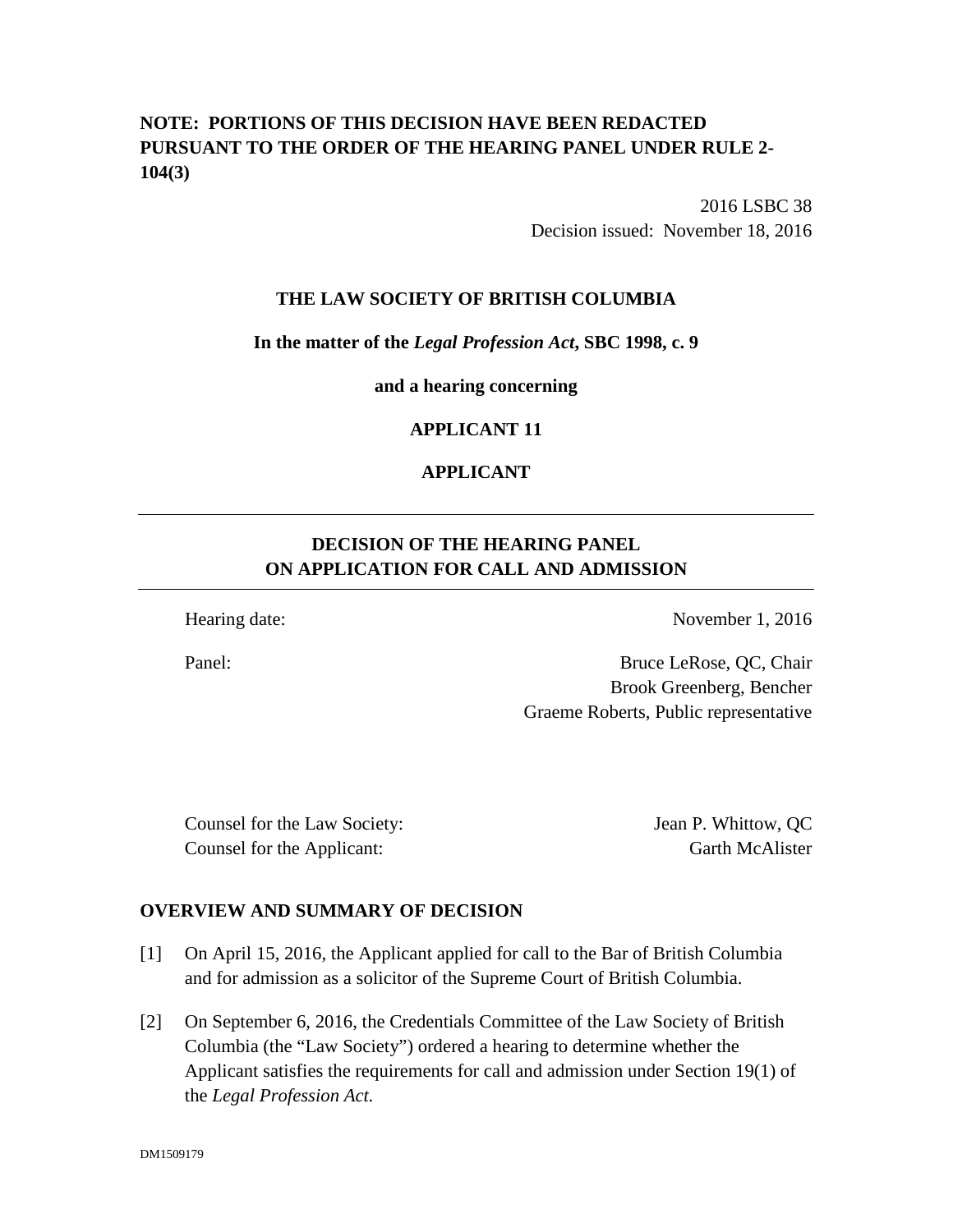#### [3] That section provides:

- **19(1)** No person may be enrolled as an articled student, called and admitted or reinstated as a member unless the benchers are satisfied that the person is of good character and repute and is fit to become a barrister and a solicitor of the Supreme Court.
- [4] Under Law Society Rule 2-100(1), the Applicant has the burden of proving she meets these requirements on a balance of probabilities.
- [5] The Applicant has admitted to collaborating with another student ("Student 1") in respect of two Professional Legal Training Course ("PLTC") assessments (together, the "Assessments") when students were expressly and repeatedly instructed that such collaboration was prohibited.
- [6] In this matter, the Law Society took the position that, notwithstanding the seriousness of the Applicant's conduct, if this Panel accepted the Applicant's evidence explaining how and why she engaged in the prohibited collaboration, it would be open to us to conclude that the Applicant is of sufficiently good character, repute and fitness to be called and admitted.
- [7] The Panel found the Applicant to be credible and forthright, including with respect to her explanation of her admittedly inappropriate conduct.
- [8] Given our conclusion in that regard, and in light of the Applicant's particular circumstances, which are set out in greater detail below, the Panel finds that the Applicant has met the test and is eligible to be called and admitted.

# **FACTS AND EVIDENCE**

#### **Agreed facts**

- [9] At the outset of the hearing, the parties entered as Exhibit 1 an Agreed Statement of Facts pursuant to Law Society Rule 5-6(6)(a).
- [10] The parties also entered into evidence as Exhibit 2, a Book of Documents comprising 15 tabs. By agreement, each of the parties admitted the authenticity of all of the documents contained in the Book of Documents. The parties also admitted that, where applicable, the documents were created on the date indicated on the face of the particular document.
- [11] A summary of the facts agreed to by the parties is as follows.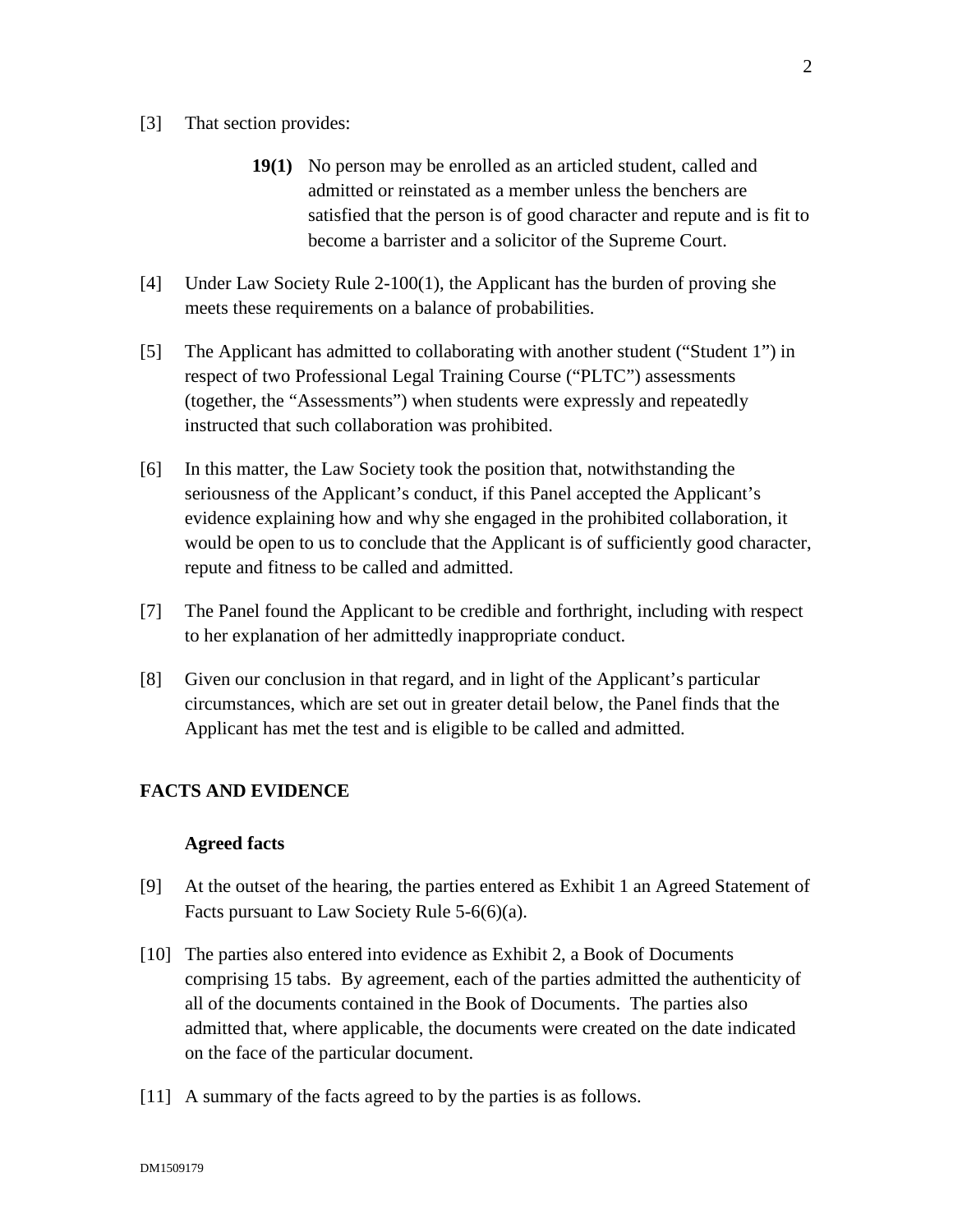- [12] The Applicant graduated from law school in 2014.
- [13] She submitted her application for enrolment in the Law Society Admission Program, which was received by the Law Society on March 13, 2015. The Applicant commenced that program on April 13, 2015.
- [14] The Applicant's principal (the "Principal") throughout her articles was and is a sole practitioner in Vancouver.
- [15] Prior to commencing PLTC in February 2016, the Applicant had completed nine months of articles with her Principal.
- [16] The PLTC Student Handbook in effect during the Applicant's PLTC session provided:

#### **Professional Integrity**

Students must complete assessments and examinations with professional integrity. *All assessment work and examination writing efforts must be their own*. Each individual is being assessed for licensing purposes.

# **Students must not give, receive or permit any assistance whatsoever in Assessments or Examinations**

...

Examples of violation of the Professional Integrity policy include:

...

• looking at, discussing or otherwise communicating with another person any portion of the content, issues or organization of the assessment;

...

[emphasis in original]

- [17] In March 2016, PLTC students were assigned a writing assessment (the "Writing Assessment") to prepare an opinion letter and a drafting assessment (the "Drafting Assessment") to prepare a form of contract.
- [18] The written instructions provided to students for the Writing Assessment included the following direction: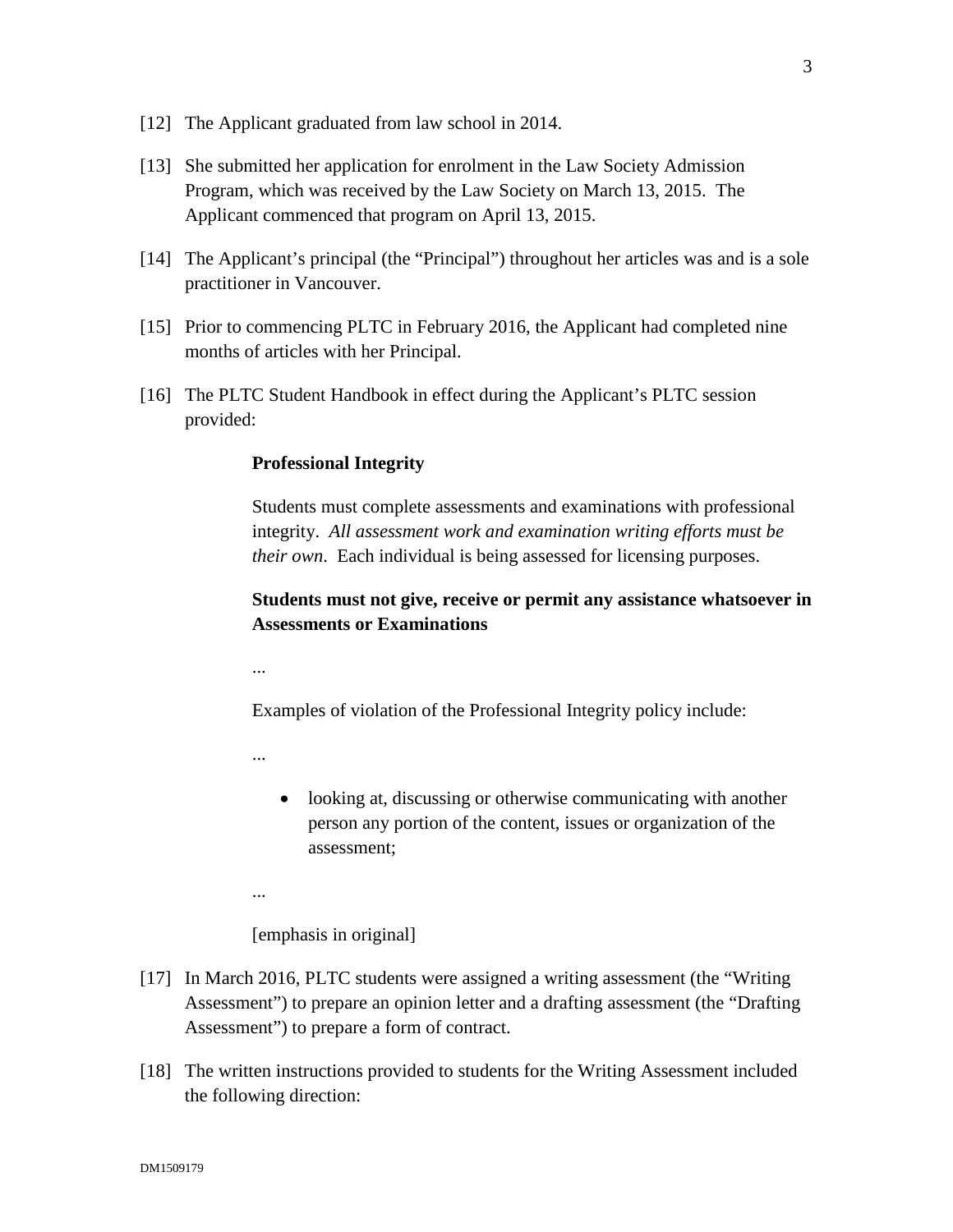Please note the Professional Integrity Policy in the Student Handbook -- in particular:

# **Students must not give, receive or permit any assistance whatsoever in Assessments or Examinations.**

All work must be entirely your own. Do not discuss this Assessment with anyone.

[emphasis in original]

- [19] The written instructions provided to students for the Drafting Assessment included the same direction.
- [20] On April 7, 2016, a PLTC instructor noticed similarities in the Drafting Assessments submitted by the Applicant and Student 1.
- [21] The Deputy Director of PLTC, Lynn Burns, reviewed the Drafting Assessments submitted by the Applicant and Student 1, and concluded that they had collaborated.
- [22] Ms. Burns then compared the two students' Writing Assessments which had been previously submitted at the end of March 2016, and concluded that they had collaborated on the Writing Assessment as well.
- [23] The Applicant submitted her application for call and admission on April 15, 2016.
- [24] On May 5, 2016, Ms. Burns emailed the Applicant to advise her that she had not passed the Writing or Drafting Assessments. In her email, Ms. Burns also requested a meeting with the Applicant.
- [25] On May 9, 2016, Ms. Burns and the Applicant met. Minutes of the meeting (the "Minutes") were prepared by a member of PLTC staff.
- [26] The Applicant agrees that the Minutes accurately reflect the discussions between her and Ms. Burns. The Minutes were included in Exhibit 2, the Book of Documents.
- [27] According to the Minutes, when Ms. Burns asked the Applicant to explain the similarities between her Assessments and Student 1's Assessment:

[The Applicant] immediately admitted that she did get help from another student. They read over each other's drafts of the assessment, gave and received suggestions for improvement and implemented some of them.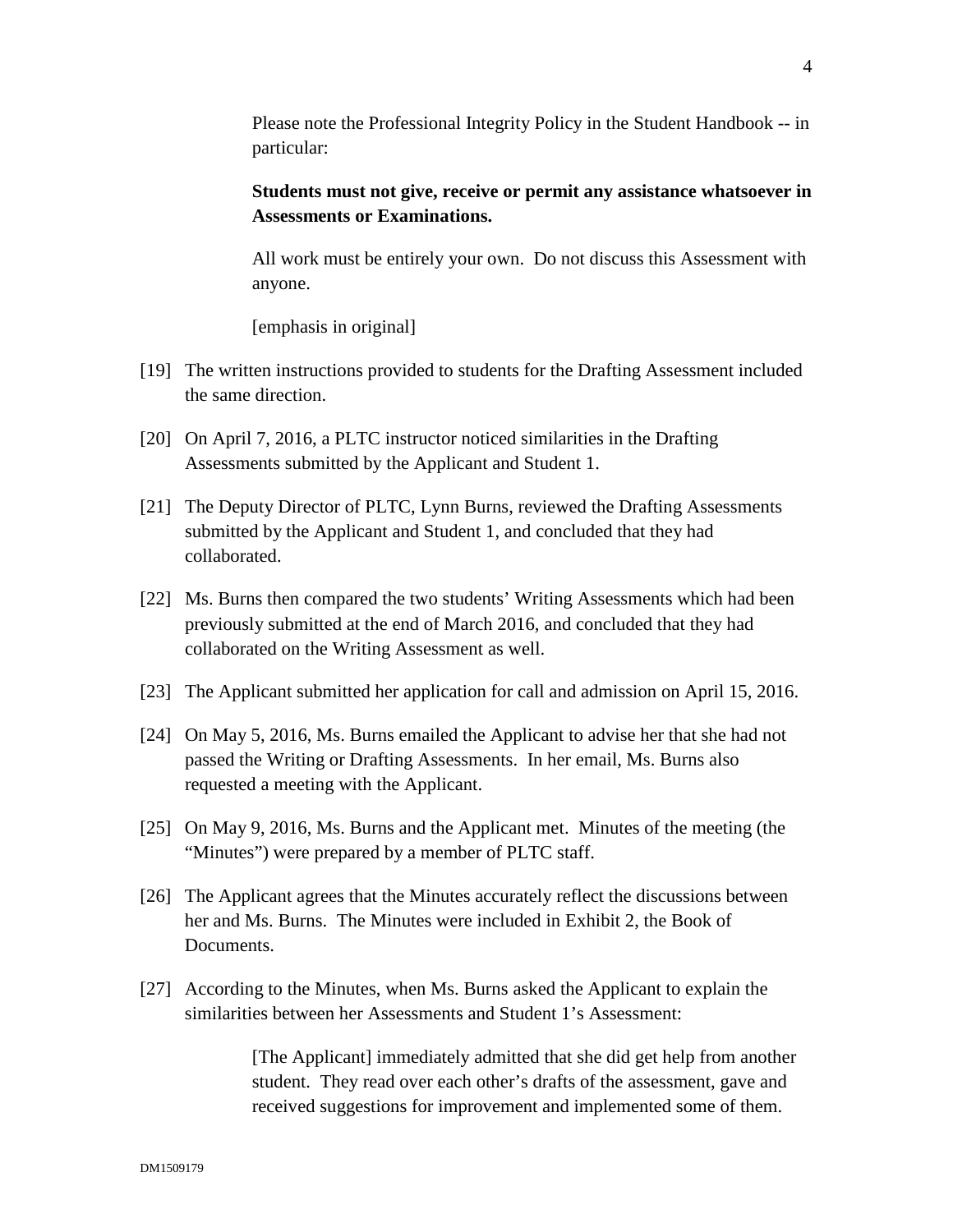[The Applicant] said that during this time, she did not consider this cheating.

- [28] The Minutes also record that the Applicant explained that she had not copied the other student's work, and that she reiterated that she did not consider mere collaboration to have been cheating at the time she did it.
- [29] Shortly after the meeting, Ms. Burns emailed the Applicant to request that she provide all emails between the Applicant and Student 1 relating to the Assessments. In her email Ms. Burns also wrote:

Thank you for meeting with me this morning and conducting yourself professionally.

- [30] On May 11, 2016, the Applicant forwarded to Ms. Burns copies of emails between the Applicant and Student 1 related to their collaboration on the Assessments.
- [31] On May 17, 2016, the Applicant forwarded to Ms. Burns additional communications related to the collaboration exchanged between the Applicant and Student 1 using Facebook Messenger.
- [32] On June 16, 2016, the Applicant sent a letter to the Credentials Committee apologizing for collaborating on the Assessments (the "Apology").
- [33] In the Apology, which was included in the Book of Documents, the Applicant wrote:

I write to apologize for collaborating on the writing and drafting assessments during the Spring 2016 session of the Professional Legal Training Course ("PLTC").

Although I was not intending to violate the Professional Integrity Policy or cheat, and did not consider my actions to be cheating at the time, I now fully understand and appreciate that I was engaging in conduct that was explicitly set out in the Professional Integrity Policy as a violation of said policy and is classified as cheating.

I accept responsibility for my actions and what follows is not an excuse, but is rather to provide context as to why I was not thinking clearly at the time.

For the last several months I have been experiencing several stresses in both my professional and personal life which lead [sic] me to become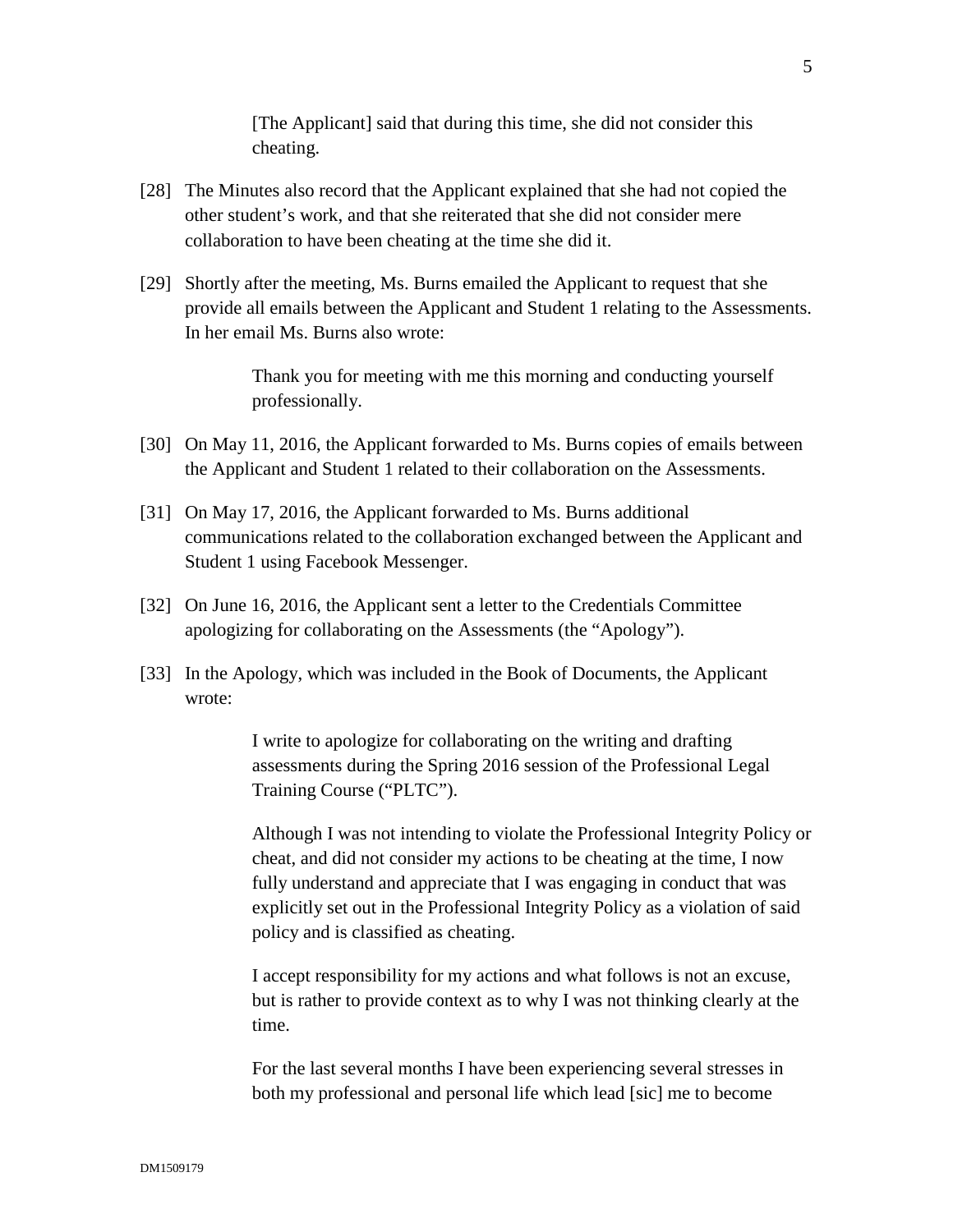overwhelmed, feel very down and generally prevented me from thinking clearly and focusing on things outside of these stresses.

- [34] [redacted]
- [35] The Applicant wrote in the Apology that she had continued to struggle with these issues while she attended PLTC.
- [36] The Applicant explained in the Apology that because of the difficulties she had experienced, she was not sufficiently focused on PLTC. As a result, she had not drawn the correct distinctions between exercises in class, in respect of which the instructors encouraged collaboration, and the Assessments for which collaboration was prohibited.
- [37] The Applicant confirmed in the Apology that she was aware at the time she submitted the Assessments that copying another student's work was cheating, but that she had failed to consider collaboration as cheating at the time.
- [38] Finally, the Applicant advised she had taken steps to address the negative impacts that stresses in her professional and personal life had on her.
- [39] Ms. Burns made a report as to the Applicant's conduct to the Credentials Committee on July 7, 2016.
- [40] On September 6, 2016, the Credentials Committee ordered a hearing into the Applicant's application for call and admission and ordered the Applicant to complete remedial work in PLTC. The Applicant has now completed that remedial work.
- [41] The Law Society delivered the requisite notice regarding the hearing of this matter to the Applicant's counsel on October 3, 2016.

#### **Evidence**

[42] In addition to the Agreed Statement of Facts and the Book of Documents, the Panel heard the evidence of two witnesses: (a) the Applicant; and (b) SH.

#### **The Applicant's testimony**

#### **Background**

[43] The Applicant was born and grew up in another Canadian province, where her parents both still reside, and most of the Applicant's closest friends live.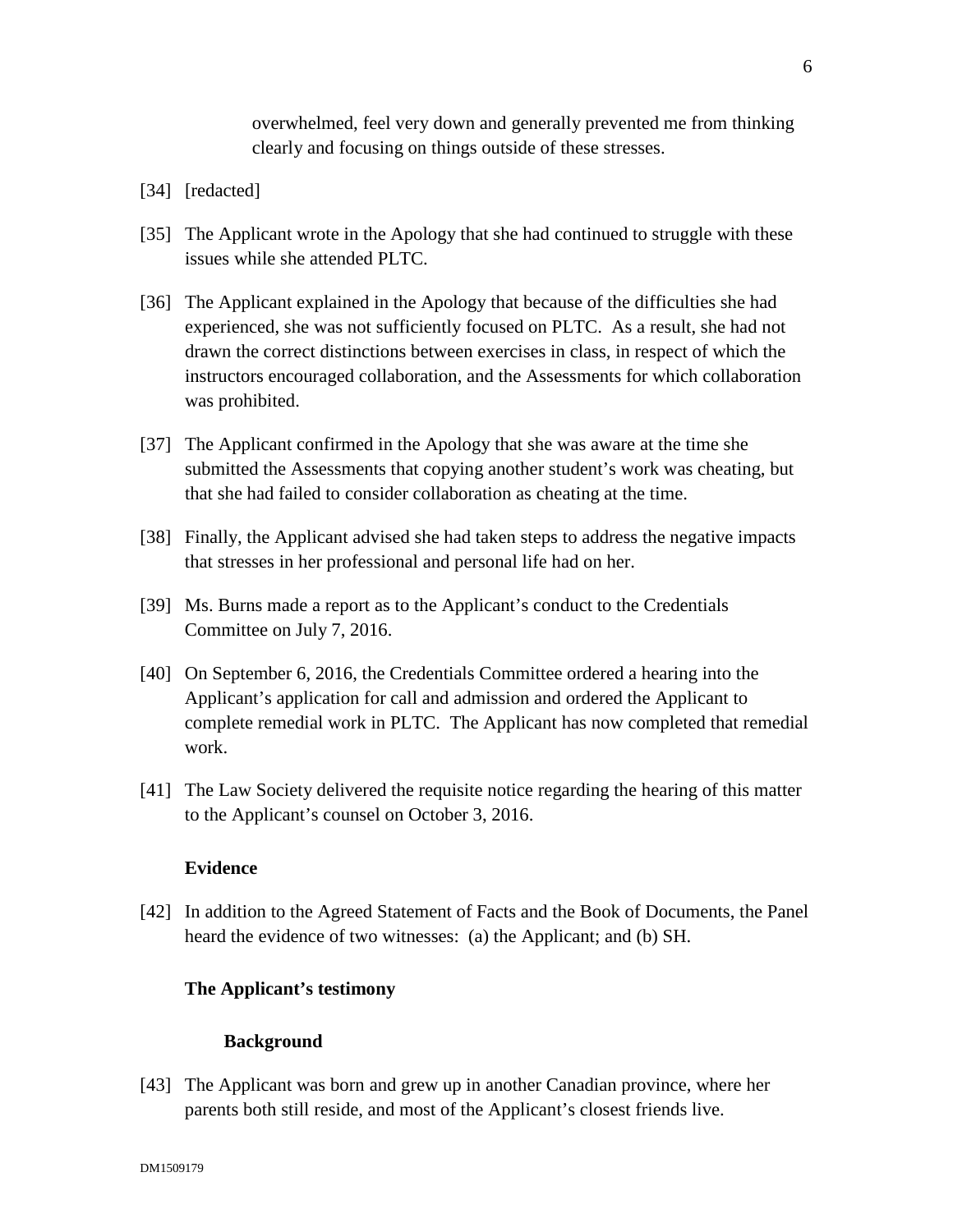- [44] After law school the Applicant moved to Vancouver because she was in a longterm romantic relationship with another law student (the "Partner") who had articles in Vancouver. The Applicant began living together with her Partner in Vancouver.
- [45] The Applicant had great difficulty finding an articling position in Vancouver. She testified that she found it very stressful to be unable to obtain articles.
- [46] Eventually, in February 2015, the Applicant began working for the lawyer who would become her Principal on a temporary basis akin to an internship.
- [47] On April 16, 2015, the Applicant formally began her articles with her Principal.

### **Difficulties in the Applicant's personal life**

- [48] In April 2015, the Applicant's mother was diagnosed with a brain tumour. The Applicant testified she was upset and concerned for her mother's health until it was eventually determined in October 2015 that the tumour was benign.
- [49] [redacted]
- [50] [redacted]
- [51] The Applicant testified that she did not handle the end of this relationship with her Partner well. She felt upset and sad. It was all she could think about. The Applicant testified that, because most of her friends and family were not in BC and the few friends she had in Vancouver were friends of her Partner, she had no one to assist her through this difficult period. She found it hard to cope.
- [52] During this period in late 2015, the Applicant could not sleep. She felt anxious, stressed and overwhelmed. The Applicant attended at a walk-in medical clinic on at least one occasion as a result of her feelings of stress and anxiety during this time.

### **The Applicant's articling experience**

- [53] The Applicant testified that the stress and anxiety in her personal life was exacerbated by issues in her professional life as well.
- [54] Initially, the stresses in her professional life related to the work demands made by her Principal.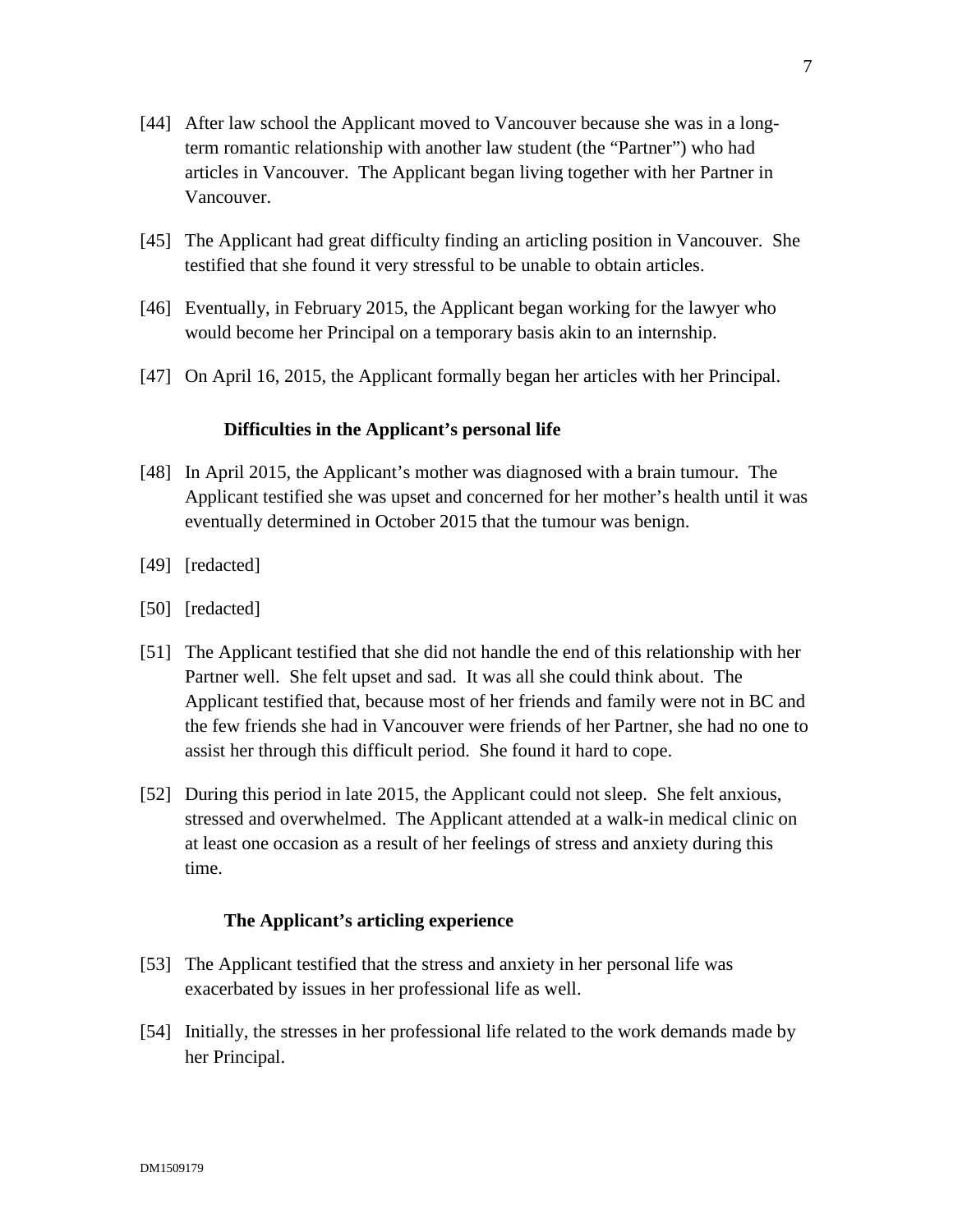- [55] The Applicant testified that, although she was paid less as an articled student than most of her colleagues, her Principal required her to be in the office from 9:00 am to 10:00 pm each weekday, as well as for much of the day on Saturday and Sunday as well.
- [56] During the summer of 2015 she worked almost every weekend day, from just after 9:00 am until 6:00 pm.
- [57] The Applicant had very little social life as a result.
- [58] The Applicant's evidence was that she was required to keep these hours not because of any particular work deadline, but as a matter of routine. Her Principal would tell her each night when she was permitted to leave the office.
- [59] [redacted]
- [60] [redacted]
- [61] [redacted]
- [62] [redacted]
- [63] [redacted]
- [64] [redacted]
- [65] [redacted]

### **The Applicant at PLTC**

- [66] The Applicant testified that when she arrived at PLTC in February 2016, her personal life had fallen apart and her work life had fallen apart. The Applicant felt that she did not have anyone to turn to for help.
- [67] The Applicant called her mother crying almost every day. She testified that she was "a mess" during PLTC.
- [68] At PLTC she met Student 1 and they became close. She worked with Student 1 in class, where collaboration was permitted and even encouraged by the PLTC instructors.
- [69] The Applicant testified that Student 1 told her that some of the other students had set up a study group and they wanted her to join. The Applicant was flattered to be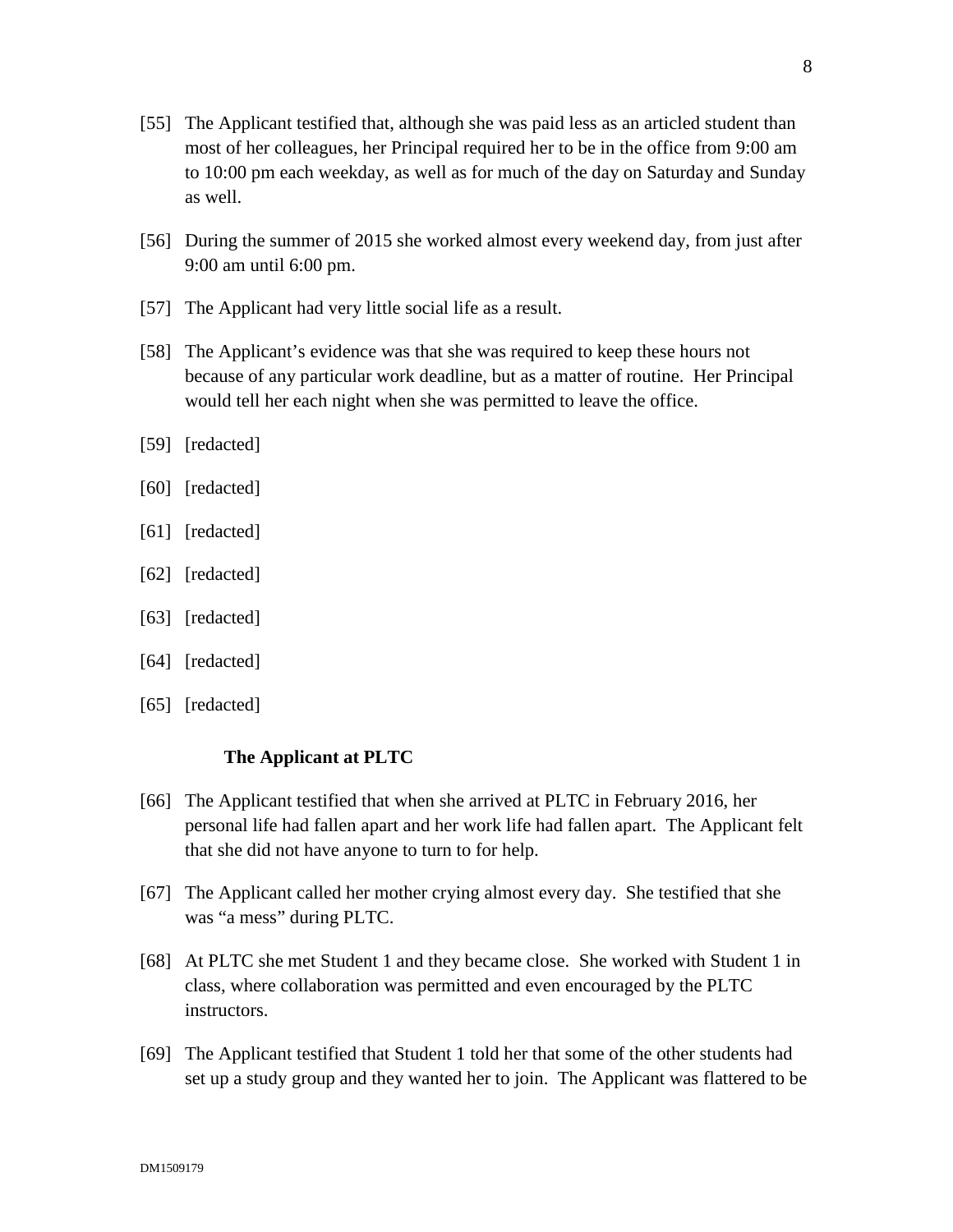invited to the study group and liked receiving the positive attention after having felt so bad about herself for so long.

- [70] The Applicant testified that she had indeed collaborated with Student 1 in respect of both the Writing and Drafting Assessments. She and Student 1 had developed an outline for the Writing Assessment together. They had exchanged drafts of their Drafting Assessments and given each other comments and suggestions.
- [71] She admitted that her collaboration with Student 1 had been wrong; however, she testified that at the time of her conduct, she had not consciously intended to ignore the PLTC rules.
- [72] Rather, the Applicant gave evidence that she had fallen into a pattern of communicating with Student 1 in respect of work for which they were permitted to collaborate. She had continued communicating with Student 1 even when collaboration was prohibited without thinking about whether such cooperation was still permitted.
- [73] The communications between the Applicant and Student 1 about the Assessments were voluminous.
- [74] As the Applicant admitted in cross-examination, she exchanged dozens of messages with Student 1 about the Assessments. In respect of the Writing Assessment, the Applicant admitted that she and Student 1 had together created a detailed outline for the content of the opinion letter.
- [75] The Applicant admitted that she had reviewed the bolded text in both the Writing Assessment and Drafting Assessment instructions from PLTC, that students were not to give or receive any assistance. She testified that she simply did not think about that instruction.
- [76] The Applicant testified that, because her life was in such turmoil at the time, she did not pay as much attention to PLTC matters as she should have. She now cannot believe she collaborated with Student 1 when it was so clearly prohibited to do so.
- [77] The Applicant was directed in both examination-in-chief and cross-examination to a particular exchange of communications on Facebook Messenger between the Applicant and Student 1:
	- Student 1: A little worried about getting done for working together if our shit looks too much alike. But trust we can figure out a way not to plagiarize each others [sic] crapola.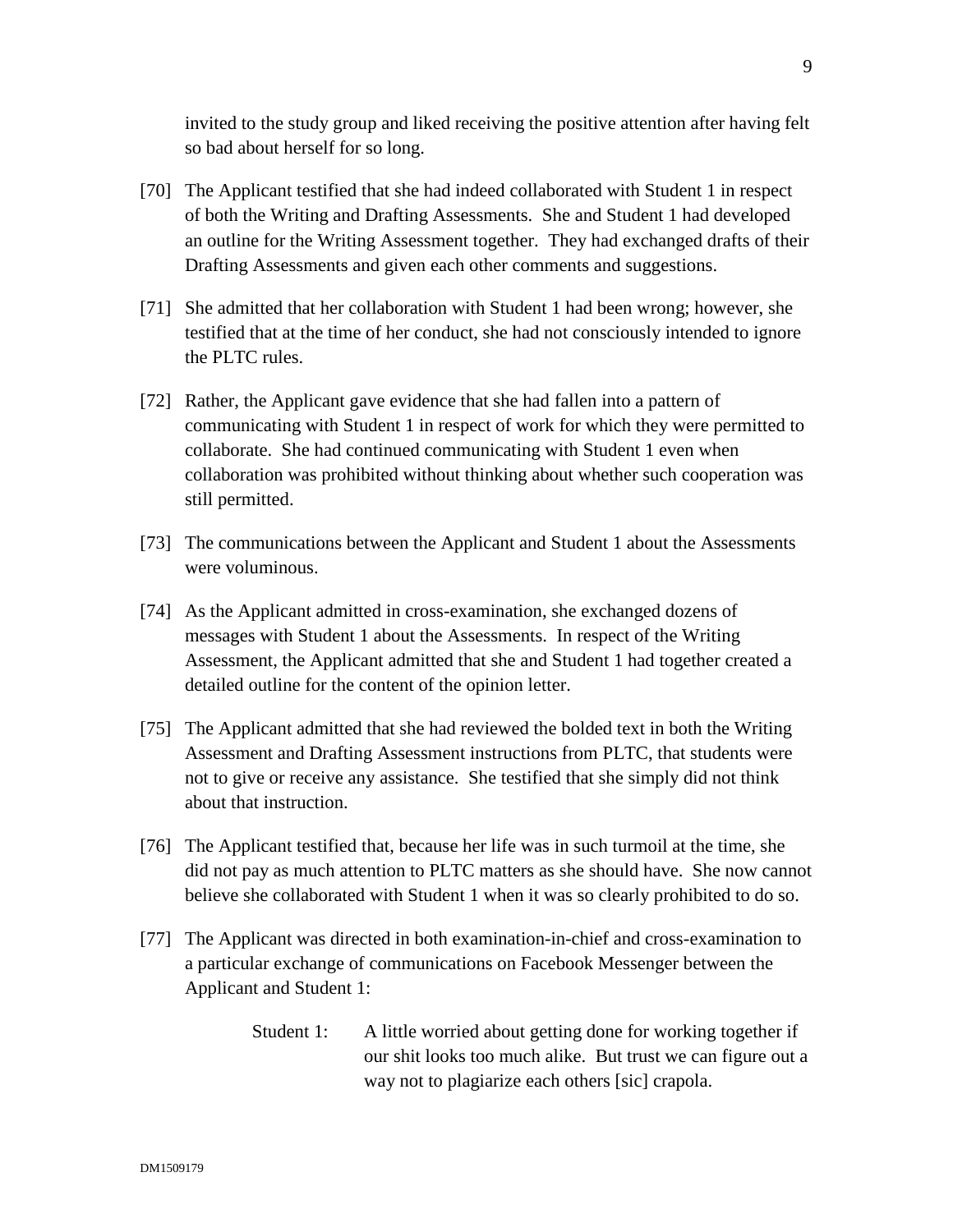10

Applicant: Ya I'm super paranoid about that shit so you don't need to worry about me taking yours or anything.

(together, the "Facebook Messages")

- [78] The Applicant testified that she was surprised to see the reference in Student 1's message to "working together." She recalled that, at the time, she had associated "cheating" with plagiarism. That is the reason that, in her response, she had stated she would not take Student 1's work.
- [79] In cross-examination, counsel for the Law Society put it to the Applicant that the Facebook Messages in fact showed that she was "at pains to avoid getting caught" collaborating. The Applicant disagreed with this proposition. She testified that she was focused on her concern about plagiarism, not collaborating.
- [80] While Student 1 did reference "working together" in his message, the Applicant's response confirming she would not "take" his work is consistent with her evidence that she was focused on the issue of plagiarism. The Applicant's evidence is also consistent with the initial explanation she gave to Ms. Burns as recorded in the Minutes, before the Applicant had collected the emails and Facebook Messages she exchanged with Student 1.
- [81] The Applicant confirmed in cross-examination that, at the time she was communicating with Student 1 about the Assessments, she did not consider collaboration to be cheating. She stated that she had not thought about the rules against collaborating.
- [82] The Applicant testified that, in her meeting with Ms. Burns, she had focused on being honest and open about her collaboration. She did not try to hide the fact that she had collaborated or blame anyone else.
- [83] The Applicant agreed to provide the emails between the Applicant and Student 1.
- [84] Subsequently, the Applicant realized she had also communicated with Student 1 by Facebook Messenger, and she voluntarily provided those messages to Ms. Burns as well.

# **Post PLTC**

[85] The Applicant testified that she has now come to realize the impact that stresses in her life can have on her decision-making. She does not offer the stresses as an excuse for her behaviour, but as an explanation for why she did not pay sufficient attention to the rules governing the Assessments.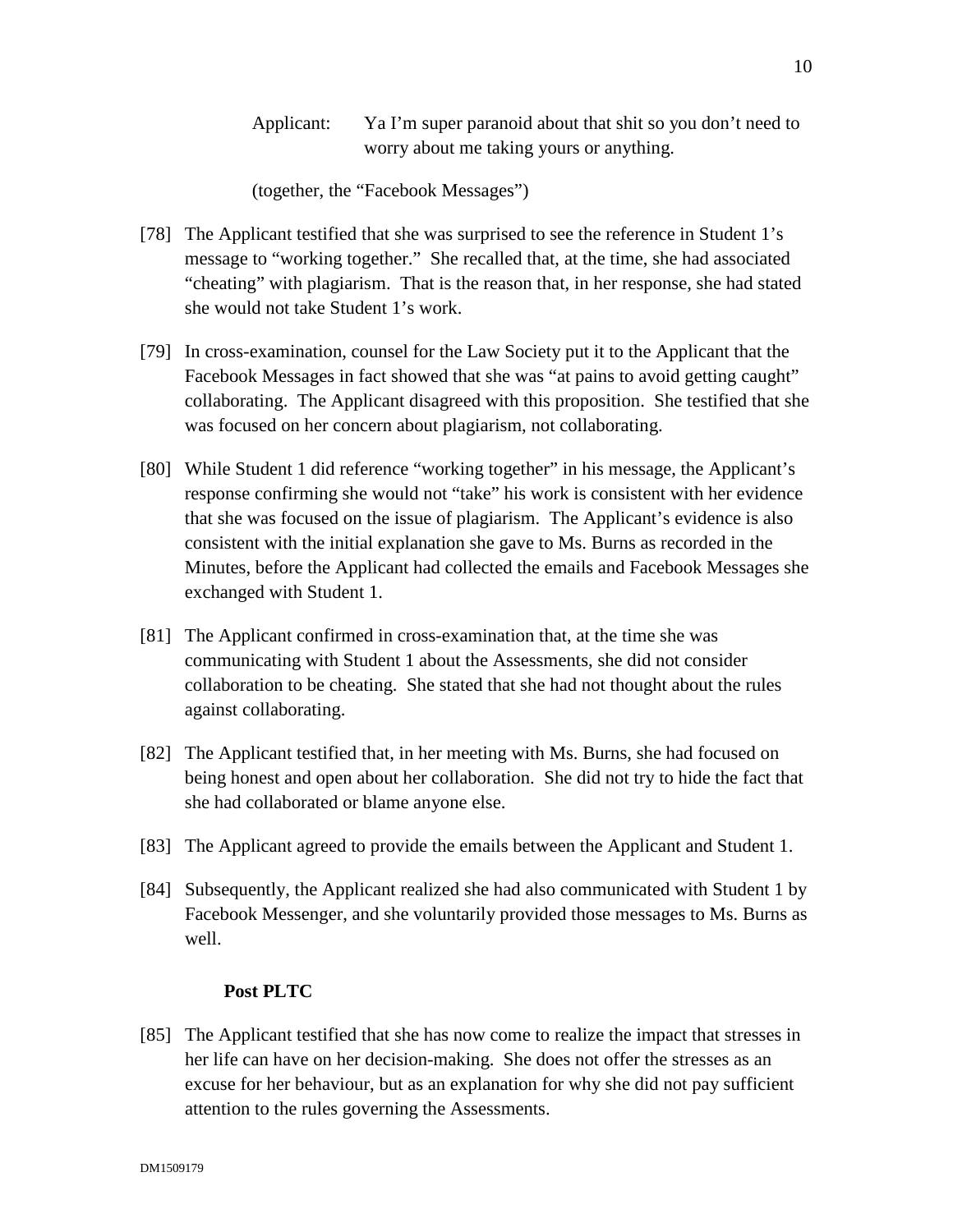- [86] [redacted]
- [87] The Applicant recognizes that the practice of law is stressful and that she cannot ever again allow stress to impact her decision-making in such a destructive manner.
- [88] For that reason the Applicant consulted LAP and has received counselling, which has helped her to deal more appropriately with stress. She testified that she does not let problems take over her thinking now.
- [89] The Applicant has no plans to discontinue the LAP counselling.
- [90] The Applicant testified that she has never before had her integrity called into issue. She strives in her life to follow all applicable rules and has never even received a speeding ticket.
- [91] The Applicant confirmed in cross-examination that she admitted to her conduct so readily and without making excuses because she realized then that what she had done was wrong and in breach of the PLTC rules for the Assessments.

#### **SH's testimony**

- [92] SH testified that she is very close to the Applicant, and considers herself one of her best friends.
- [93] The two of them met at the beginning of law school in 2011 and have been friends ever since.
- [94] Both SH and the Applicant moved to Vancouver after they graduated from law school in May 2014.
- [95] SH testified that the Applicant had moved to Vancouver after law school to live with her then Partner.
- [96] As far as SH is aware, the Applicant had no other close friends in Vancouver when she moved there.
- [97] Both SH and the Applicant's Partner had articles in Vancouver, but the Applicant had a great deal of difficulty finding articles.
- [98] [redacted]
- [99] SH also testified that, once the Applicant began her articles, she was working extremely long hours. The Applicant worked more hours than SH. The Applicant was regularly in the office past 10:00 pm.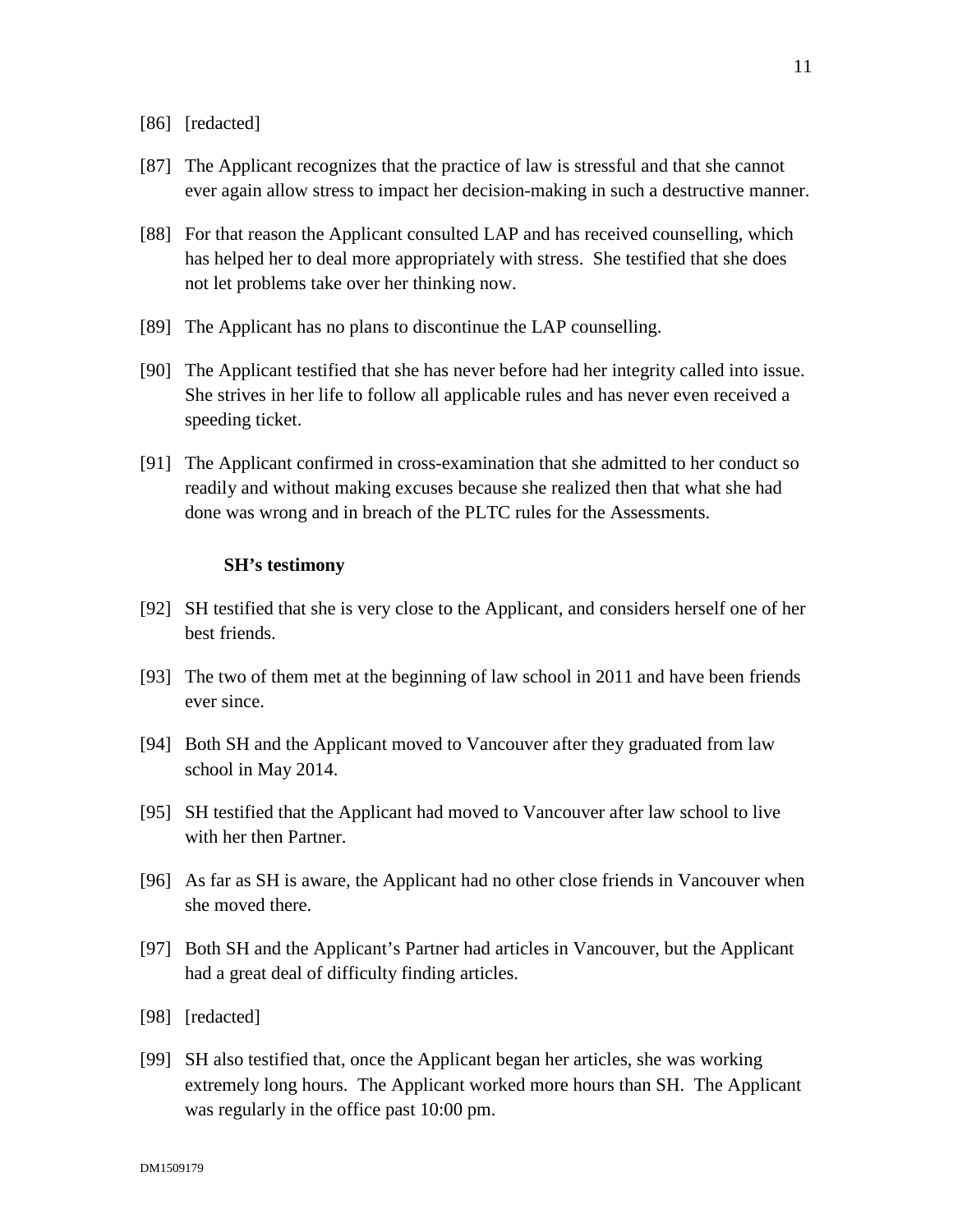### [100] [redacted]

#### [101] [redacted]

- [102] SH testified that, in February 2016, when the Applicant commenced PLTC, she was very sad. The Applicant appeared to SH to be lost, distant and down. The Applicant was not doing great. The Applicant "was a mess."
- [103] SH recalled at some point observing the Applicant apparently having panic attacks and was scared for her. She was aware that the Applicant had attended at a walk-in medical clinic for at least one such incident.
- [104] At PLTC, the Applicant met Student 1, and she spoke about him to SH. The Applicant also reported to SH that she had joined a study group with Student 1.
- [105] SH perceived that the Applicant was flattered by the positive attention from Student 1, and that there may have been some romantic spark.
- [106] SH became aware of the collaboration issue after the Applicant received the email from Ms. Burns advising that she had not passed the Writing or Drafting Assessments.
- [107] At that point, the Applicant confided in SH and told her that she, the Applicant, "had made a mistake." According to SH, the Applicant said, "I cannot believe I made such a big mistake. I did not realize what I was doing."
- [108] When asked to comment on the Applicant's character, SH described her as being of "very good character, loyal and caring."
- [109] According to SH, the Applicant is there for her friends, is honest and a very good person. SH testified she had no reason to doubt the Applicant's integrity, even in light of the admitted collaboration with Student 1.
- [110] SH's evidence was that the Applicant had made an isolated mistake while she had a lot of other things going on in her life. She described the Applicant's conduct as out of character. SH believed the Applicant was truly sorry for her conduct. She confirmed her view that the Applicant would make a very good lawyer.
- [111] [redacted]
- [112] In cross-examination, SH confirmed that she was aware from having attended PLTC 11 months prior to the Applicant that collaboration on assessments was prohibited.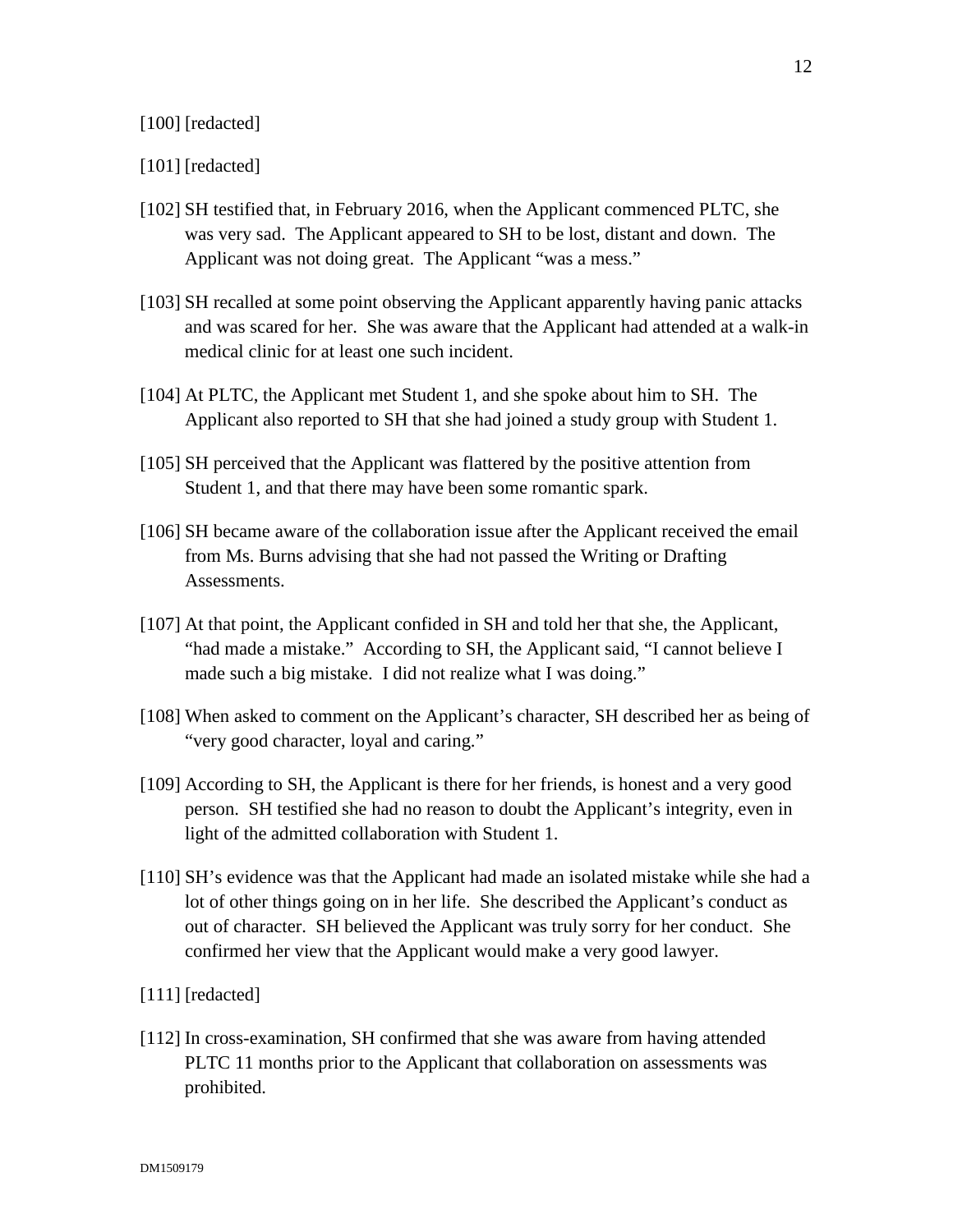- [113] SH testified that, in addition to the written instructions, in her experience, the PLTC instructors addressed the prohibition on collaboration in class.
- [114] Despite these admonitions, SH had heard about others at PLTC having discussed their assessment assignments. SH clarified that she did not know for sure that others in her PLTC session had collaborated, but she heard discussions that implied some students had.
- [115] SH also testified that PLTC encourages collaboration for in-class assignments, but then for assessments instructs students to stop collaborating as they had previously.

## **THE LAW ON GOOD CHARACTER, REPUTE AND FITNESS**

- [116] The Applicant bears the burden of proving that she is of good character and repute and fit to become a barrister and a solicitor. The standard of proof is on the balance of probabilities (*Law Society of BC v. McOuat*, 2001 BCCA 104, 84 BCLR (3d) 242).
- [117] What comprises "good character and repute" was described in an article by Mary Southin, QC, (as she then was) "What is 'Good Character'?" (1977), 35 *The Advocate* 129, as follows:

Character within the Act comprises in my opinion at least these qualities:

- 1. An appreciation of the difference between right and wrong;
- 2. The moral fibre to do that which is right, no matter how uncomfortable the doing may be and not to do that which is wrong no matter what the consequences may be to oneself;
- 3. A belief that the law at least so far as it forbids things which are *malum in se* must be upheld and the courage to see that it is upheld.

What exactly "good repute" is I am not sure. However, the *Shorter Oxford Dictionary* defines "repute" as "the reputation of a particular person" and defines "reputation" as:

1. The common or general estimate of a person with respect to character or other qualities; the relative estimation or esteem in which a person is held.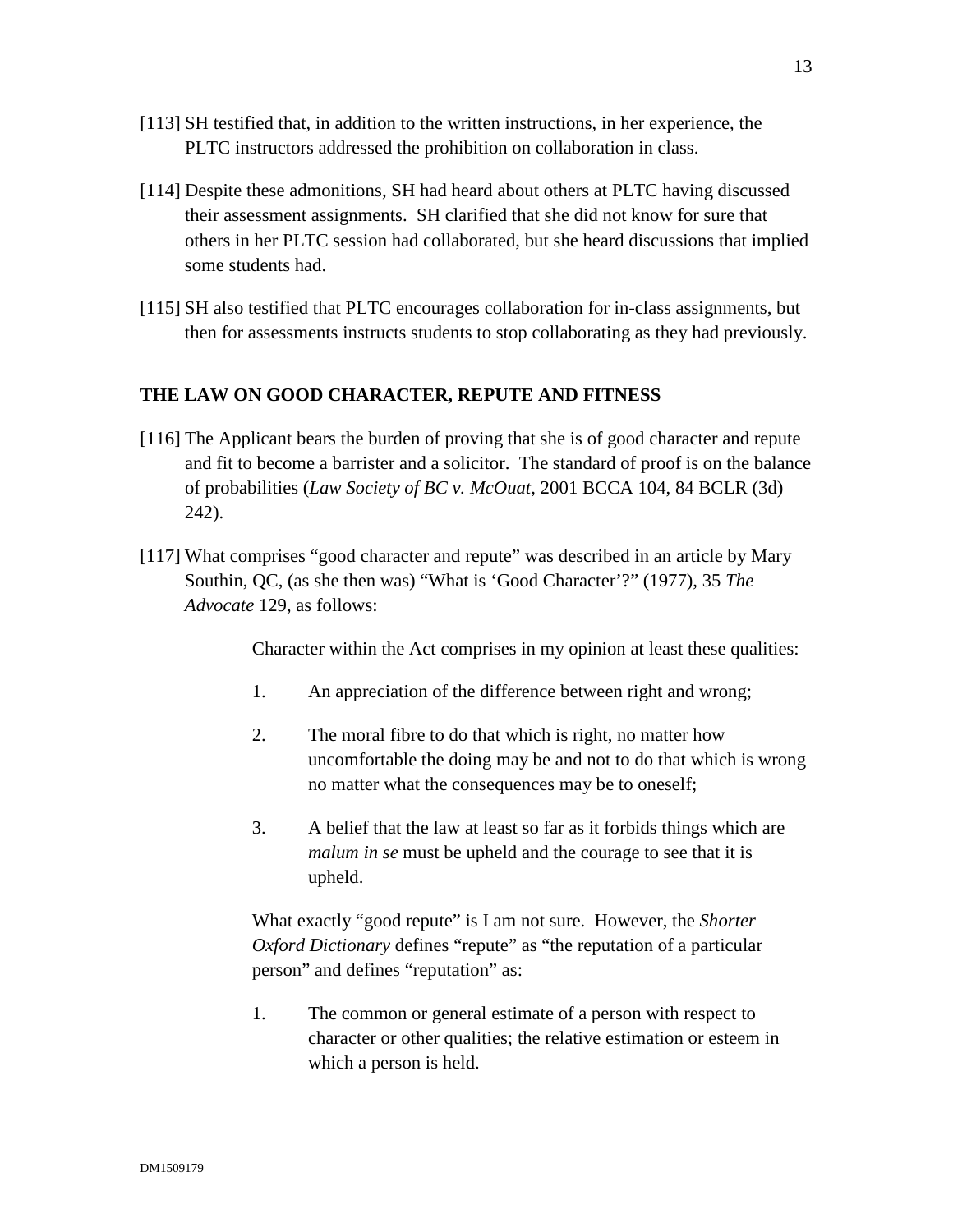2. The condition, quality or fact of being highly regarded or esteemed; also respectability, good report.

In the context of s. 41 I think the question of good repute is to be answered thus: would a right-thinking member of the community consider the applicant to be of good repute?

- [118] The settled legal principles governing Section 19(1) applications on the issue of character and fitness were succinctly summarized in *Re: Mohan*, 2012 LSBC 24, as follows:
	- (a) It is the Applicant's character and fitness at the time of the hearing, viewed on a balance of probabilities that is determinative of the application, *Law Society of BC v. Lee,* 2009 LSBC 22, paras. [79] and [80] citing *Law Society of Upper Canada v. Schuchert*, 2001 LSDD No. 63;
	- (b) The test does not require perfection or certainty: *Schuchert* (supra);
	- (c) The question becomes whether the Applicant is able to demonstrate that he or she has rehabilitated himself or herself, there being a balance to be struck between protecting the public and a concept of redemption through rehabilitation. (*Re: Applicant 3,* 2010 LSBC 23, para. [22]);
	- (d) Because every person's character is formed over time and in response to a myriad of influences, it seems clear that no isolated act or series of acts necessarily defines or fixes one's essential nature for all time (*Law Society of Upper Canada v. Birman*, [2005] LSDD No. 13, at paras. 13 and 14, quoting the reasons of Convocation in *Re Spicer*, dated May 1, 1994:13 and quoted in *Lee* (supra);
	- (e) The demands placed upon a lawyer by the calling of barrister and solicitor are numerous and weighty and "fitness" implies possession of those qualities of character to deal with the demands properly. The qualities cannot be exhaustively listed but among them must be found a commitment to speak the truth no matter the personal cost, resolve to place the client's interest first and to never expose the client to risk of avoidable loss and trustworthiness in handling the money of a client. (from *Re: McOuat*, Panel decision June 12, 1992, upheld by the BC Court of Appeal in *McOuat v. Law Society of BC*, [1993] BCJ 807 (CA));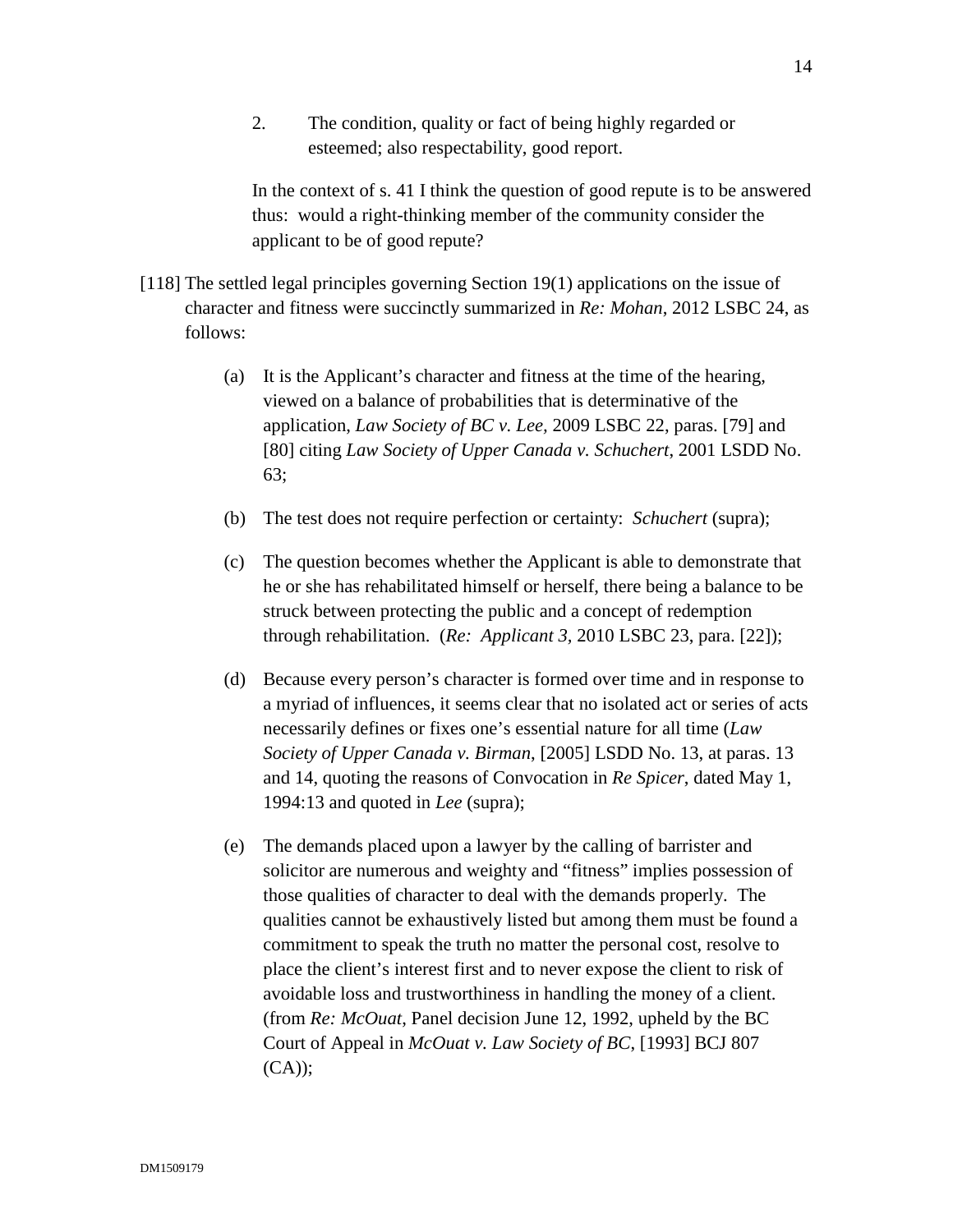- (f) Good or bad character does not depend on what [one] knows of [oneself]; it means [one's] general reputation in the estimation of [one's] neighbours (*Leader v. Yell* (1864), 16 CB (NS) 584, referred to in *McOuat* (supra));
- (g) The status of barrister and solicitor requires that a special standard of honesty, integrity and trustworthiness be imposed, met and kept at all times so that public confidence is maintained and properly nurtured. *Law Society of BC v. DM*, June 14, 1992 Panel decision.
- [119] In *Law Society of Alberta v. Cattermole*, January 18, 2008 Report of the Hearing Committee, the Hearing Committee considered the appropriate sanction in the discipline context for an articling student who had plagiarized a portion of an ethics assignment during her participation in the Alberta bar admission course.
- [120] In that case, the student compounded her dishonesty in having copied part of another student's assignment, by then initially denying the plagiarism to both her principal and the Deputy Director of the bar admission course.
- [121] The day after her initial denials of the plagiarism, the student admitted her misconduct.
- [122] In deciding that a reprimand was sufficient punishment, the Hearing Committee held:
	- [39] We note that the loss of good character is similarly a process not an event. *A person of good character can be overwhelmed and behave inappropriately in an isolated incident without the fundamental character of the individual being corrupted*.
	- [40] Ms. Cattermole's history shows strength of character and a commitment to her career and to others. *This is the first incident of bad behavior to our knowledge and is to be balanced by much behavior that is to be commended. The circumstances leading up to the plagiarism reveal a high level of stress and isolation for someone so young*. She was caught, she did lie about the events when initially confronted. However, such denials lasted less than a day and then she accepted responsibility for her actions.

[emphasis added]

[123] The Hearing Committee went on to note that stress is not an excuse for lying and that lawyers must learn to handle stress as part of the everyday life of a lawyer.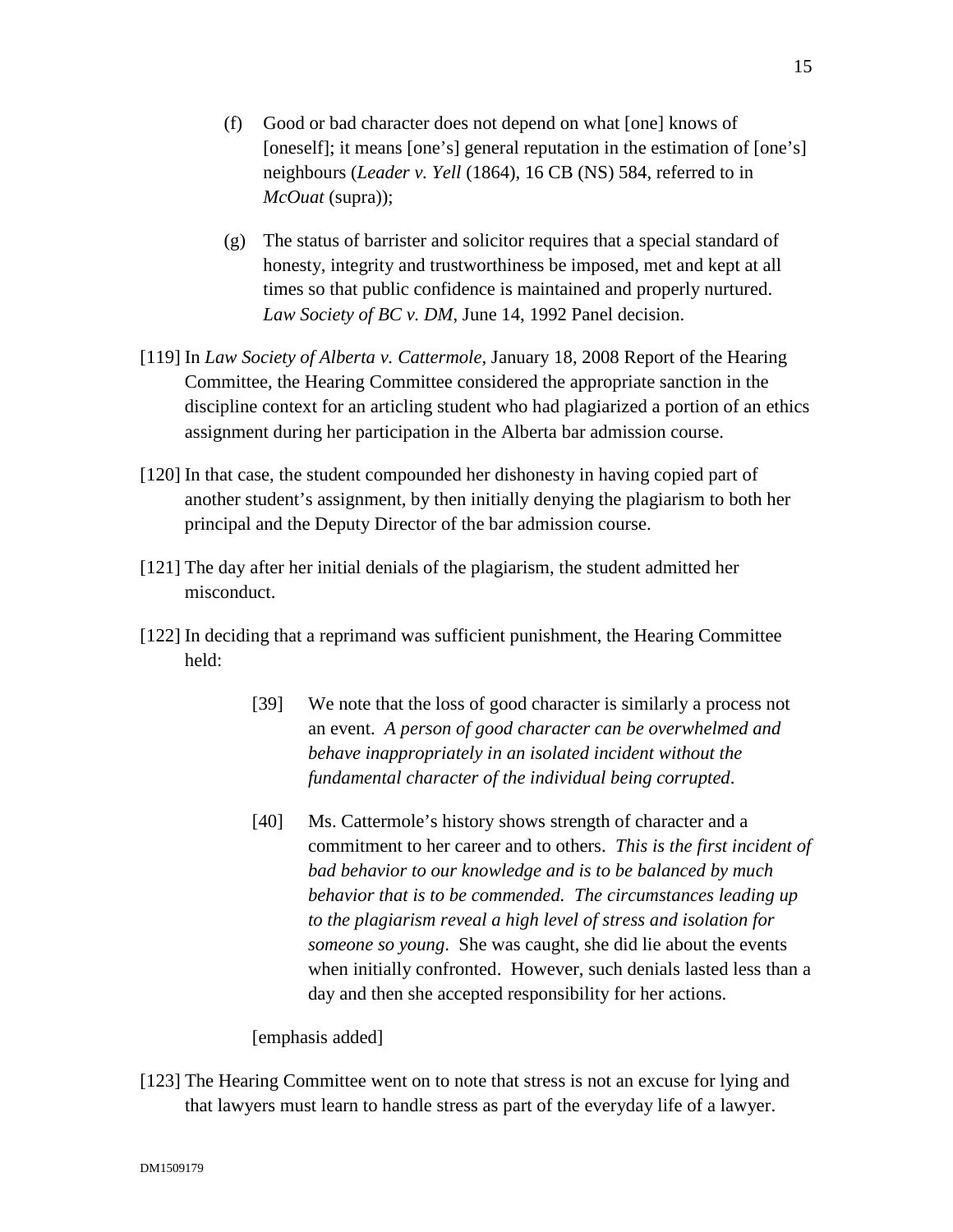Nevertheless, the Hearing Committee concluded that the consequences of the student's conduct, including the delay to her call date, comprised a sufficient sanction to prevent her from ever repeating such behaviour.

- [124] In contrast to *Cattermole,* in *Law Society of Upper Canada v. Burgess*, 2006 ONLSHP 0066, the applicant was not permitted call and admission to the Law Society of Upper Canada after being found not to be of good character.
- [125] There, Ms. Burgess had plagiarized an essay during her fourth year of an Honours BA program at the University of Toronto.
- [126] While Ms. Burgess had been caught plagiarizing the panel held:
	- [17] What is of much more serious weight are the ongoing and persistent lies told by Ms. Burgess to the Law Society of Upper Canada and to various persons who provided her with character references.
- [127] On the basis of the subsequent lies told by Ms. Burgess, the panel concluded that she had not satisfied the onus of proof that she was then of sufficiently good character to be called and admitted.
- [128] In addition to the decisions summarized above, the Panel in the matter at hand was provided with a document entitled "Summary of Prior Credentials Decisions Relating to Allegations of Collaboration During PLTC," which was prepared jointly by both counsel.
- [129] This summary sets out the various conditions that have been imposed by the Credentials Committee, rather than by a hearing panel, on students accused of collaborating on assessments at PLTC.
- [130] The students in those circumstances have generally been required by the Credentials Committee to repeat a portion of PLTC and had their articles extended. Some students were also required to draft an anonymous paper to be published in the *Benchers' Bulletin* or to be shared with future PLTC students detailing their experiences as a result of being caught collaborating.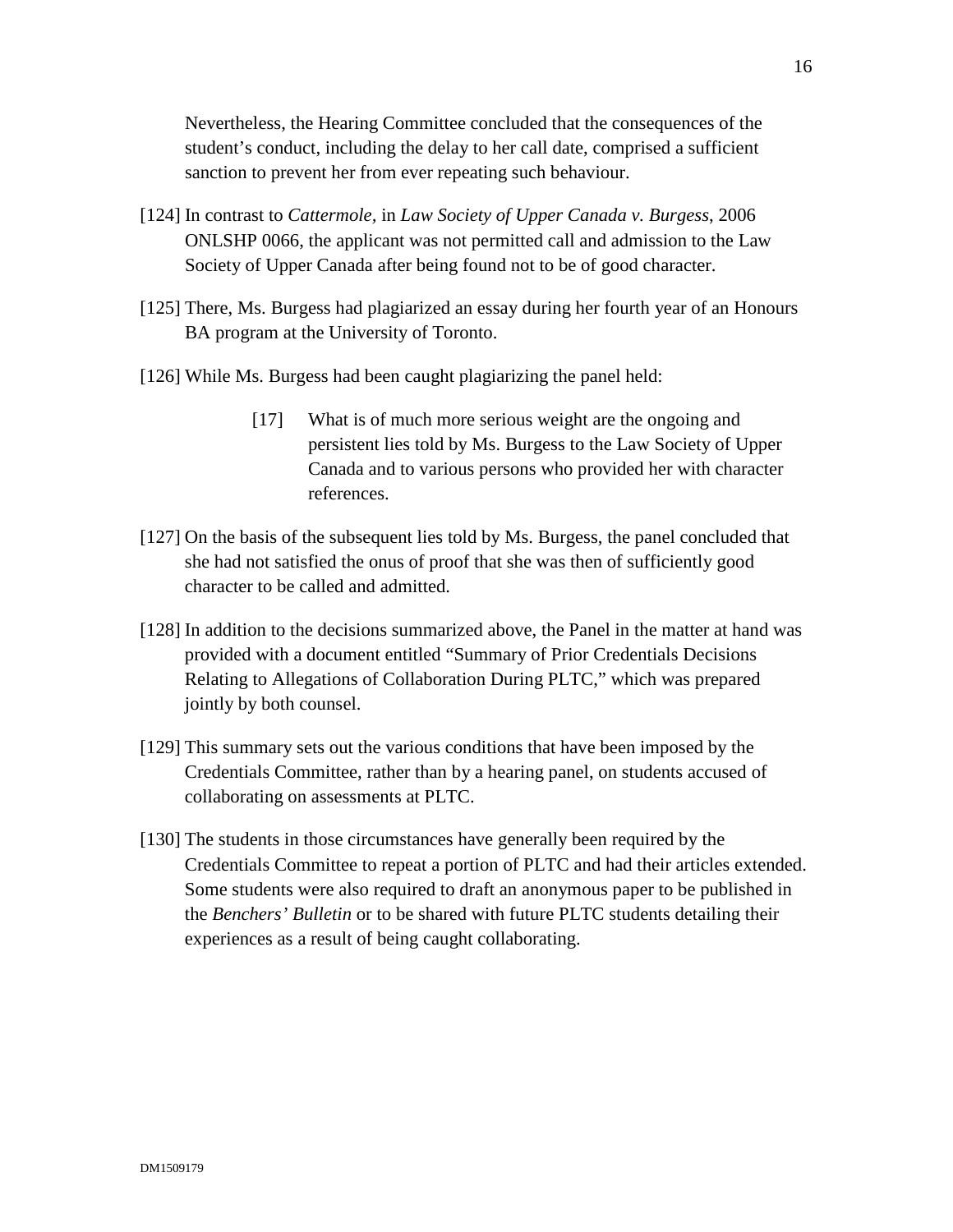### **THE POSITION OF THE PARTIES**

## **The Law Society**

- [131] In closing submissions, counsel for the Law Society took the position that it was open to this Panel to conclude the Applicant was fit to be called and admitted if the Panel was satisfied with her explanation as to how and why her collaboration with Student 1 occurred.
- [132] Counsel confirmed that the Law Society did not urge the Panel to find the Applicant's evidence was not credible in this regard, but that such a conclusion was open to us.
- [133] Counsel for the Law Society noted that the Applicant had admitted that she intended to collaborate with Student 1, and that there were hundreds of messages that demonstrated the extent of the collaboration.
- [134] The Law Society submitted that, while the Applicant testified that, at the time, she did not consider the collaboration to be cheating because she had not gone so far as to plagiarize Student 1's work, the Applicant's explanation ignored the plain wording of the policy and instructions that she had been provided.
- [135] Counsel for the Law Society described the Applicant's conduct as an "egregious breach" of the prohibition on collaboration for PLTC Assessments.
- [136] Nevertheless, the Law Society went on to submit that the Panel should have particular consideration of the following three factors in making its determination:
	- (a) After her inappropriate conduct, the Applicant made every proper response. She immediately admitted what she had done without any prevarication. She cooperated in providing all of the emails to Ms. Burns, and then voluntarily delivered the additional Facebook Messenger communications. She also ceased all communication with Student 1.
	- (b) PLTC does create a culture of collaboration, encouraging students to work together, until it is time to complete the assessments, then suddenly the students are instructed to stop all collaboration.
	- (c) There is no other event in the Applicant's history that casts doubt on her integrity. This was essentially an isolated incident that played out over one week in the Applicant's life.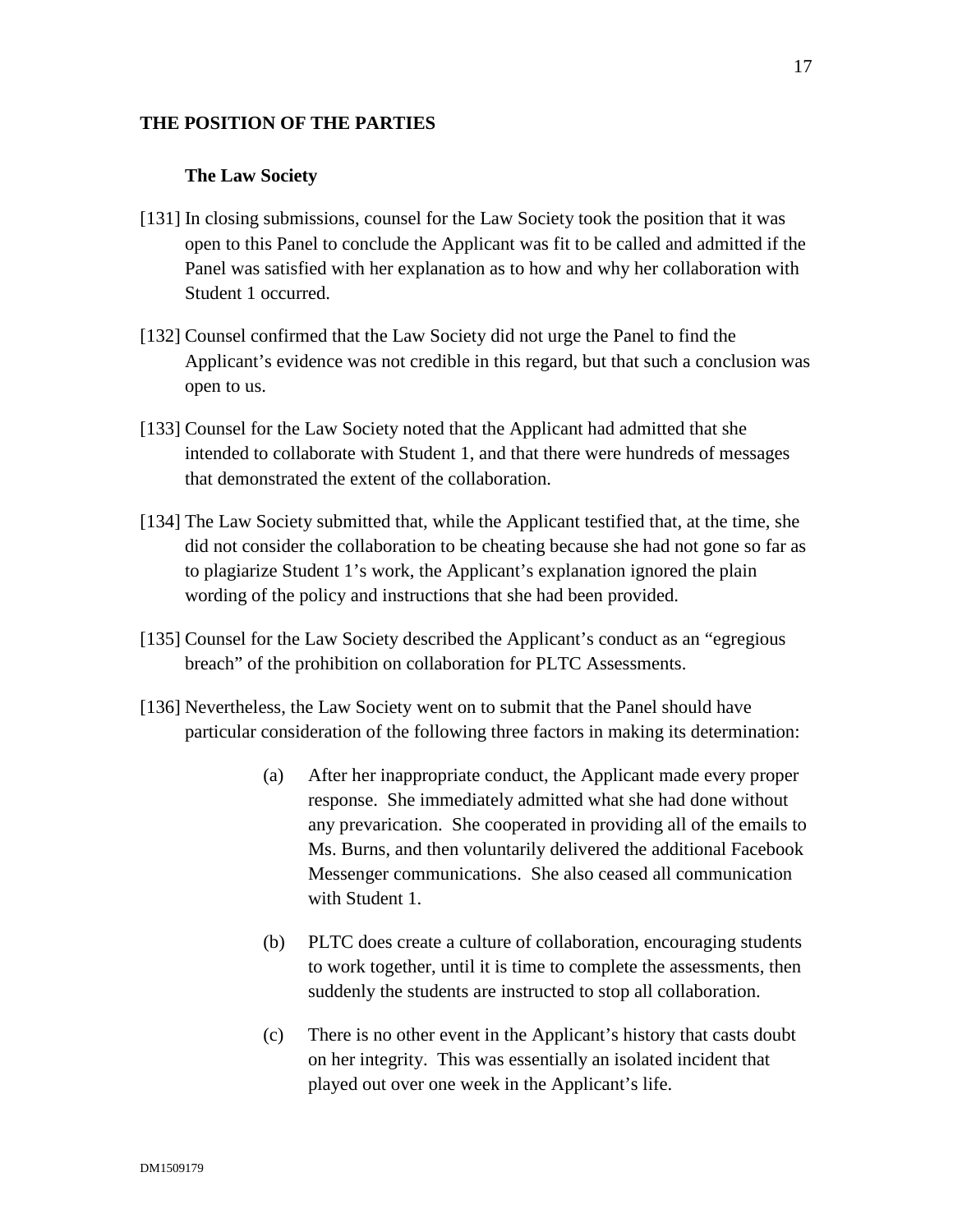- [137] Counsel for the Law Society described the decision of the Law Society of Upper Canada in *Burgess* as a case with "extreme facts," which was distinguishable from the Applicant's circumstances. Unlike in *Burgess*, the Applicant admitted her conduct and had not lied repeatedly to avoid the consequences of her collaboration.
- [138] The Law Society took the position that, if the Panel was satisfied that the Applicant was of good character, we still may wish to consider conditions, such as a requirement that the Applicant continue to attend LAP counselling.

### **The Applicant**

- [139] Counsel for the Applicant also placed great emphasis on the Applicant's conduct following the discovery that she had improperly collaborated with Student 1.
- [140] He submitted that the more common response by those caught in similar circumstances is to lie or blame the other student involved. However, the Applicant did neither of those things. Rather, counsel submitted, the Applicant did what was right regardless of the consequences to her.
- [141] Counsel for the Applicant urged us to find that the Applicant's behaviour in this regard, doing what was right no matter the consequences, fell squarely within the description of good character provided by Mary Southin, QC (as she then was).
- [142] Moreover, the Applicant sought counselling to address the underlying issues of the stresses in her life to help ensure she did not make such a mistake again.
- [143] Counsel for the Applicant submitted that the Panel should accept the Applicant's explanation as to how and why she collaborated when doing so was clearly prohibited. The Applicant's life was "a mess" when she arrived at PLTC. [redacted]
- [144] As a result, the Applicant was not paying proper attention to PLTC or thinking clearly about the rules that applied to the Assessments.
- [145] The Applicant considered plagiarism to be prohibited, but incorrectly viewed collaboration as acceptable.
- [146] Counsel argued that the Applicant's evidence that she was not thinking about the rules that applied to the Assessments was credible and reasonable in the circumstances. He submitted that no one was saying that the Applicant was right to believe that collaboration was permitted, but that her explanation that she did not consider it to be cheating at the time was a genuine one.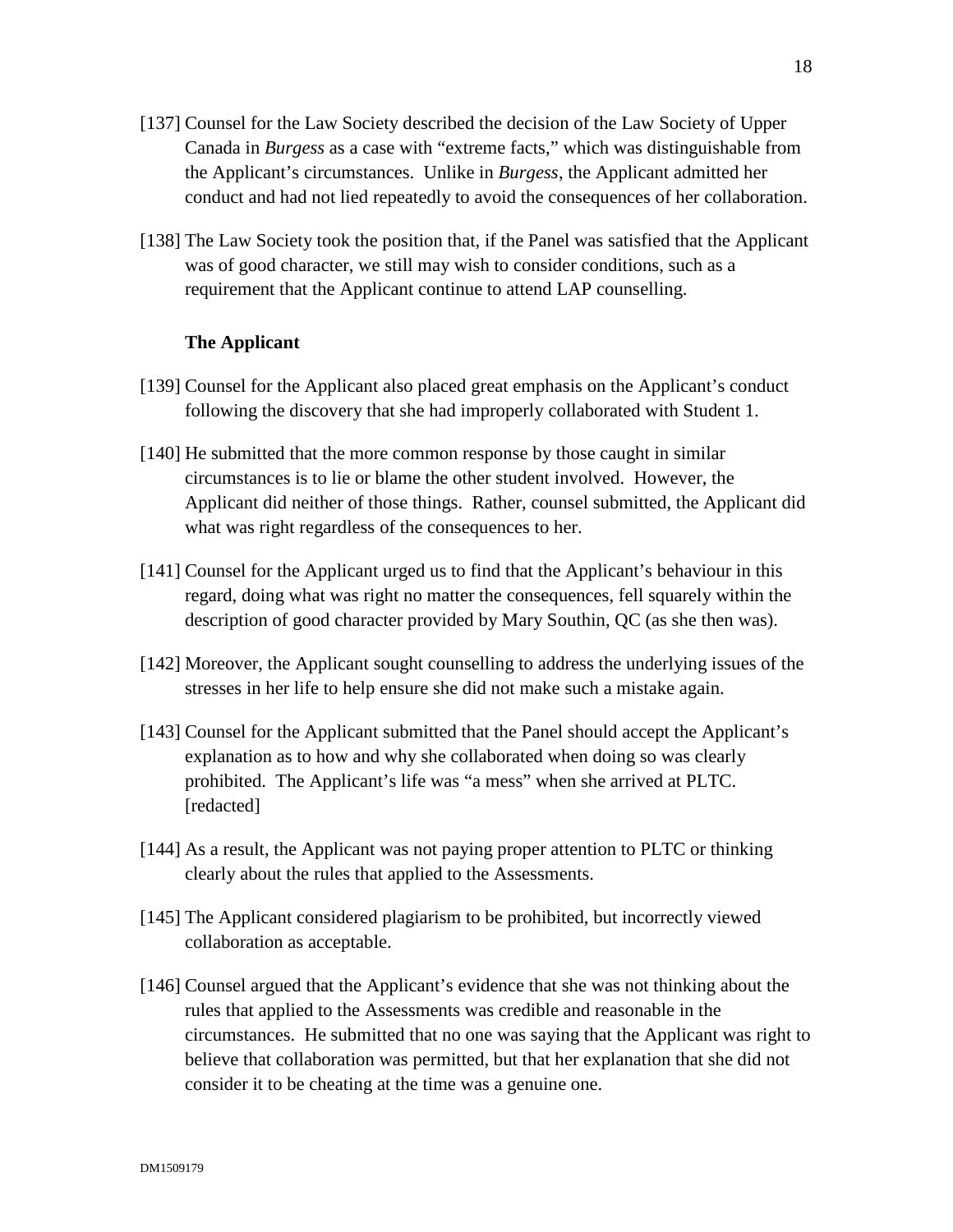- [147] Counsel for the Applicant submitted that everyone makes mistakes, but one can learn most about someone's character by how they respond to their mistakes.
- [148] Here, the Applicant had shown her true character in the forthright manner with which she addressed her error.
- [149] Counsel placed significant weight on Ms. Burns' characterization of the Applicant as having conducted herself professionally in the meeting in which the Applicant admitted to collaborating.
- [150] Counsel urged the Panel to find the Applicant had satisfied the onus of demonstrating that she was of good character and repute and allow her to be called and admitted to the bar without further conditions.

# **ANALYSIS AND DISCUSSION**

#### **The Applicant's credibility**

- [151] The key issue for this Panel is, as the Law Society submitted, whether we accept the Applicant's evidence that, at the time of her conduct, she did not intend to breach the PLTC rules governing the Assessments.
- [152] The Applicant's evidence was that because she was not thinking clearly and was paying insufficient attention to PLTC, she incorrectly believed there was a prohibition only against plagiarism instead of the broader ban on all collaboration.
- [153] Although the Law Society did not urge us to find this explanation to be false, counsel did put the Facebook Messages to her and suggested that the Applicant's words demonstrated that she had been at pains to avoid being caught collaborating. The necessary implication of that suggestion is that the Applicant knew of the ban on collaboration and was deliberately breaching it.
- [154] As set out above, we accept the Applicant's evidence and her explanation for how and why she collaborated on the Assessments.
- [155] The Applicant's language in the Facebook Messages does indicate that the Applicant was aware that the decision to share draft Assessments put the Applicant and Student 1 at risk of sanction for cheating.
- [156] Nevertheless, the entirety of the Facebook Messages is consistent with the Applicant's evidence that, at the time, she incorrectly equated cheating with plagiarism. In particular, the Applicant responded to Student 1's concerns by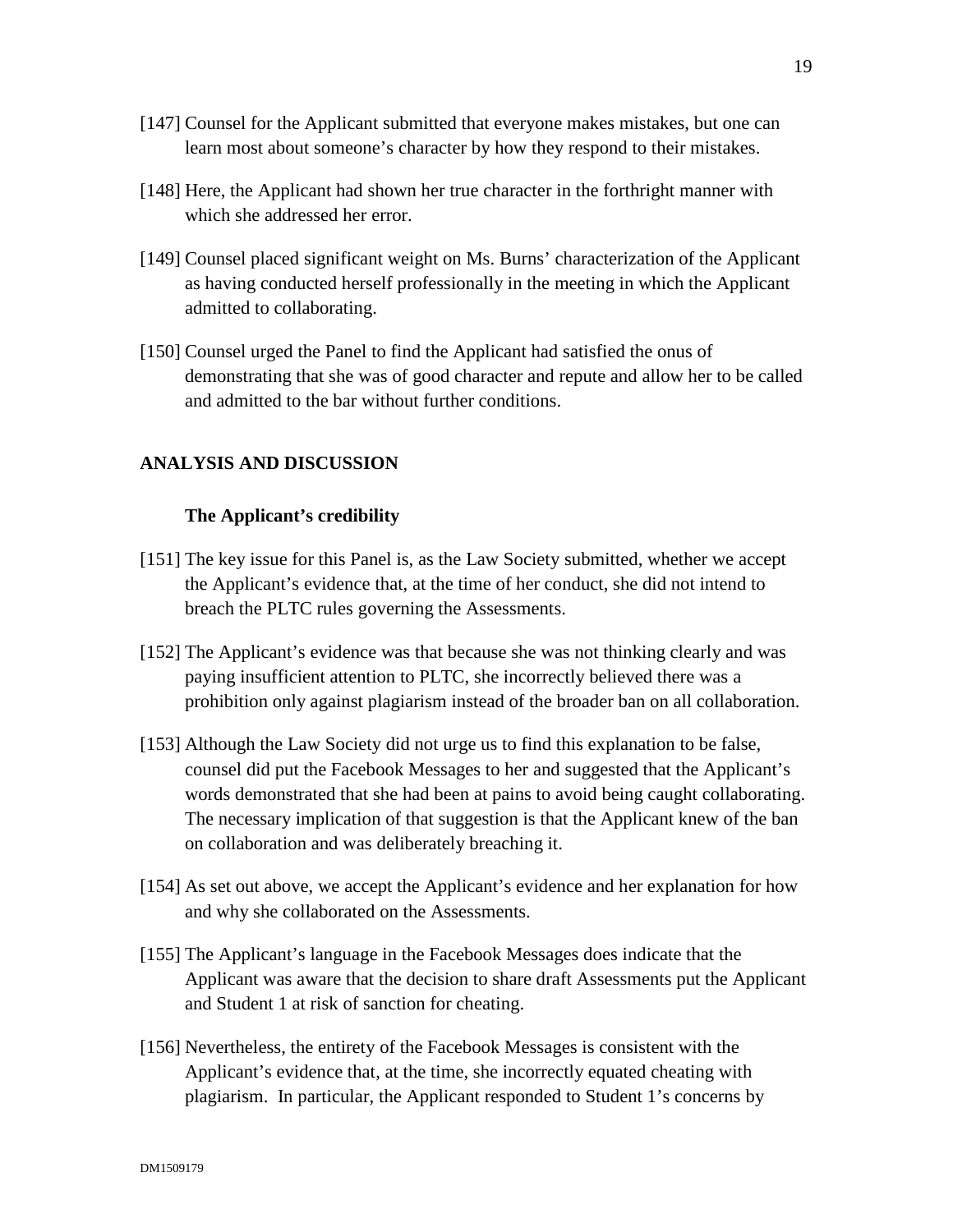asserting, "… you don't need to worry about me taking yours or anything." The Applicant's response in this regard is consistent with her evidence that she was concerned to avoid plagiarism.

- [157] We do not take this language to be evidence of a more deliberate attempt to conceal the collaboration in which the Applicant had engaged.
- [158] As noted above, the explanation provided by the Applicant in her evidence was consistent with the initial explanation she provided to Ms. Burns when she was first confronted with the issue of collaboration, and prior to her collection and disclosure of the emails and Facebook Messages she sent to Ms. Burns.
- [159] The Panel accepts the submission of the Law Society that the Applicant's evidence does not comprise a good explanation of why she broke the rules relating to the two Assessments. Lawyers are expected to know the rules that govern their conduct and to follow them, even when they are experiencing stressful circumstances in their professional or personal lives.
- [160] Nevertheless, the Panel also accepts the submission of the Applicant, that while this is a poor explanation for her conduct, it is an honest one. She genuinely equated cheating with plagiarism at the time she engaged in the prohibited collaboration.

### **The Applicant's good character, repute and fitness**

- [161] The issue for this Panel is not whether the Applicant acted in breach of the PLTC directions not to collaborate with other students on the Assessments. The Applicant admits she broke those rules.
- [162] The issue also is not whether the Applicant's conduct in collaborating was wrong. The Applicant admits it was.
- [163] The issue for this Panel is whether, in the circumstances, the Applicant's admitted misconduct is evidence that she is not of sufficiently good character and fitness to be called and admitted.
- [164] We accept the Applicant's evidence that the extreme stresses in her life left her "a mess" when she commenced PLTC. As a result, the Applicant, inadvisably, was not paying sufficient attention to the requirements for the Assessments.
- [165] We further accept that the Applicant's behaviour in breaching the prohibition on collaboration was an isolated event that was out of character for her.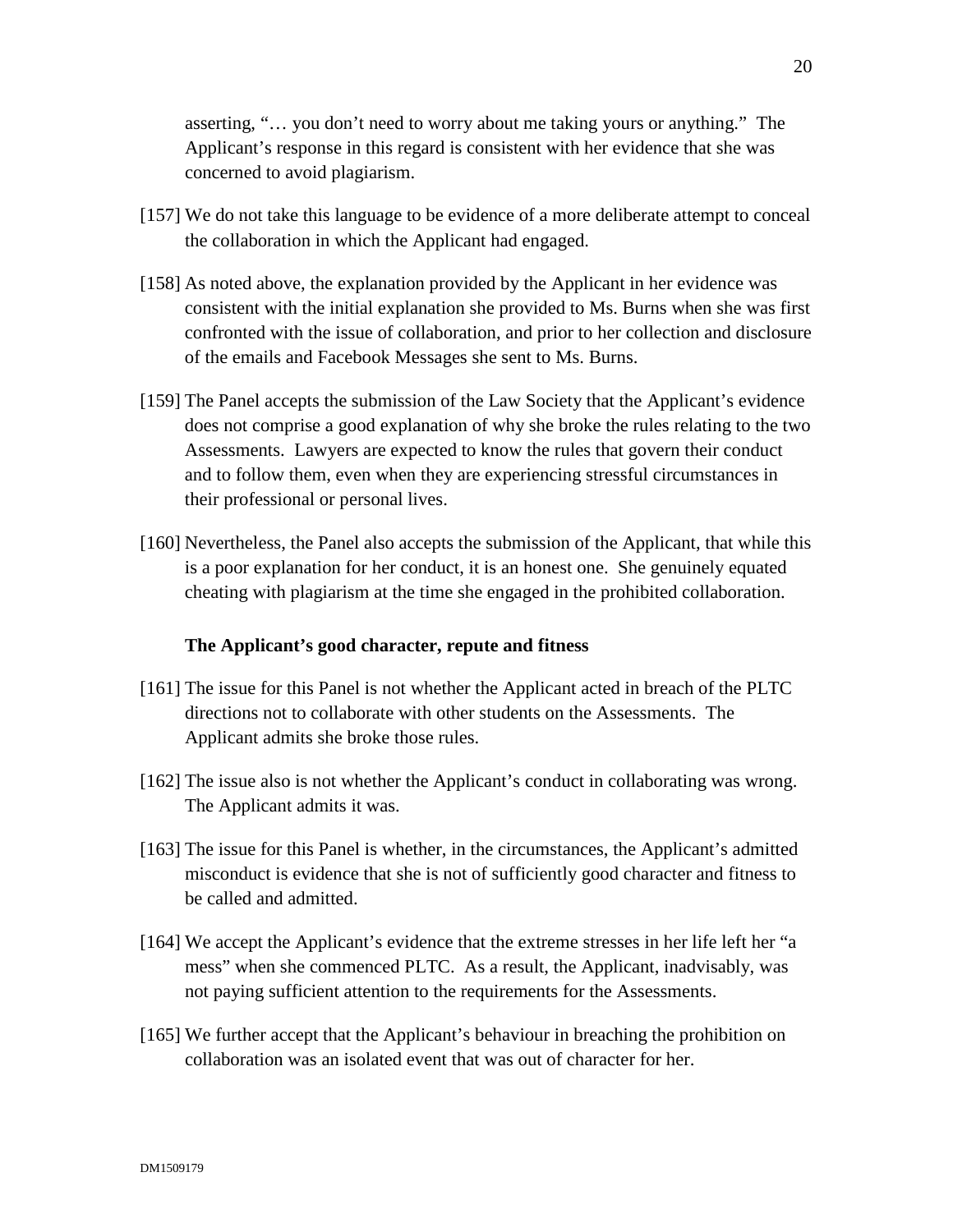- [166] In arriving at this conclusion, we placed particular weight, as both the Law Society and the Applicant invited us to do, on the Applicant's conduct after the collaboration was detected.
- [167] In particular the Applicant:
	- (a) immediately admitted her conduct without any evasiveness or excuses;
	- (b) cooperated fully in the PLTC investigation of the matter, including volunteering Facebook Messenger communications;
	- (c) wrote a letter of apology; and
	- (d) voluntarily sought out counselling to address the underlying issue of her response to the extreme stresses in her life.
- [168] As counsel for the Law Society described it, the Applicant "did everything right" after her misconduct was discovered.
- [169] Similarly, Ms. Burns expressly thanked the Applicant for "acting professionally" in their first meeting to discuss the Applicant's inappropriate collaboration.
- [170] The Applicant's behaviour following the discovery of her collaboration speaks even more favourably to her good character than was the case in *Cattermole.*  There, the student initially denied her plagiarism to both her principal and the Deputy Director of the Alberta bar admission course. Nonetheless, such conduct in that matter did not result in the student being denied call and admission, although it is important to recall that *Cattermole* was a discipline, rather than a credentials matter. In any event, the Hearing Committee determined that only a reprimand was required, at least in part, due to the stresses that the student had experienced leading up to her misconduct in light of the negative consequences that she had already suffered.
- [171] The Applicant's case is similar to the circumstances in *Cattermole* in that the Applicant was experiencing extreme stresses in her life and has already incurred negative consequences of her conduct. However, unlike in *Cattermole*, the Applicant did not compound her breach of the PLTC rules with any attempt to deny her conduct.
- [172] The Applicant's behaviour is certainly nowhere near akin to the conduct in *Burgess,* in which the student repeatedly lied about her plagiarism in an attempt to minimize its impact.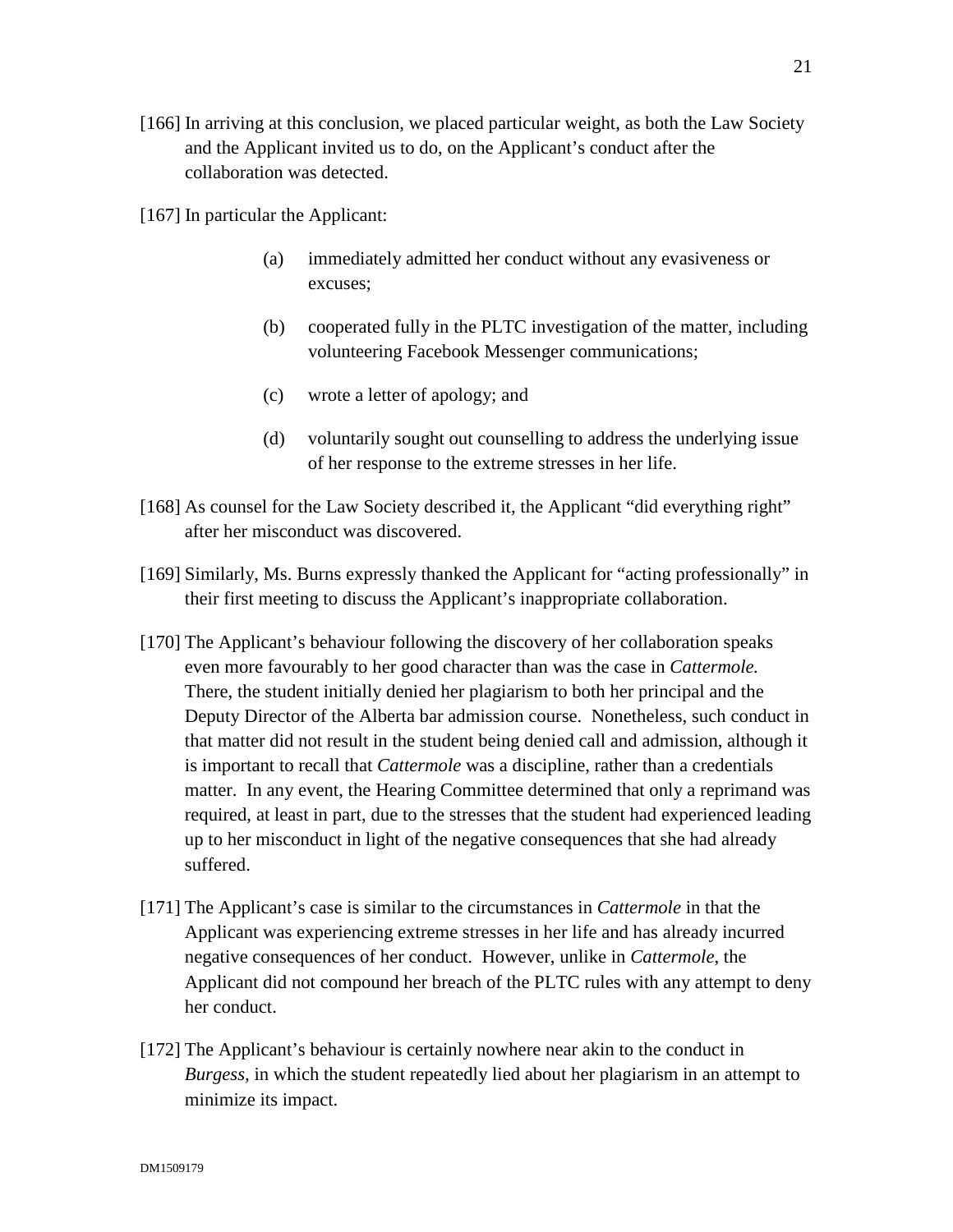22

- [173] Consequently, we conclude that an outcome similar to that in *Cattermole* is appropriate in this case. The Applicant's conduct was an isolated incident that occurred after the Applicant had endured prolonged and extreme stress and for which she believed she had nowhere to turn for help. When the collaboration was discovered, the Applicant did everything right, including admitting her conduct immediately.
- [174] The Applicant has been required to repeat the Assessments, has had her call date delayed and has been required to explain herself to both the Credentials Committee and this Panel. There have already been significant negative impacts for the Applicant as a result of her conduct.

### **No conditions on the Applicant's call and admission**

- [175] Despite our conclusion above, the Panel gave serious consideration to the imposition of conditions for the Applicant to fulfill before call and admission could be granted.
- [176] Nevertheless, we have concluded that, in the circumstances, no such conditions are required or warranted.
- [177] As set out above and as in *Cattermole*, the Applicant has already experienced significant negative consequences of her conduct. No additional conditions are required to serve as specific or general deterrence.
- [178] Significantly, the Applicant, on her own initiative, has apologized for her conduct and entered into counselling through LAP to help her address the underlying issues that contributed to her behaviour.
- [179] The Panel considers the Applicant's decision to seek out counselling to assist her in avoiding such issues in the future to be further evidence of her good character and fitness to be called and admitted.
- [180] Given that the Applicant has voluntarily sought counselling, it is unnecessary and unwarranted for this Panel to engage in the extremely difficult task of crafting and imposing conditions relating to treatment of the Applicant's health issues. Such conditions would be intrusive, difficult to develop in the absence of expert medical evidence, hard to monitor and potentially counter-productive.
- [181] The Panel declines to order conditions requiring on-going counselling, but encourages the Applicant to continue receiving such assistance for as long as she finds it helpful.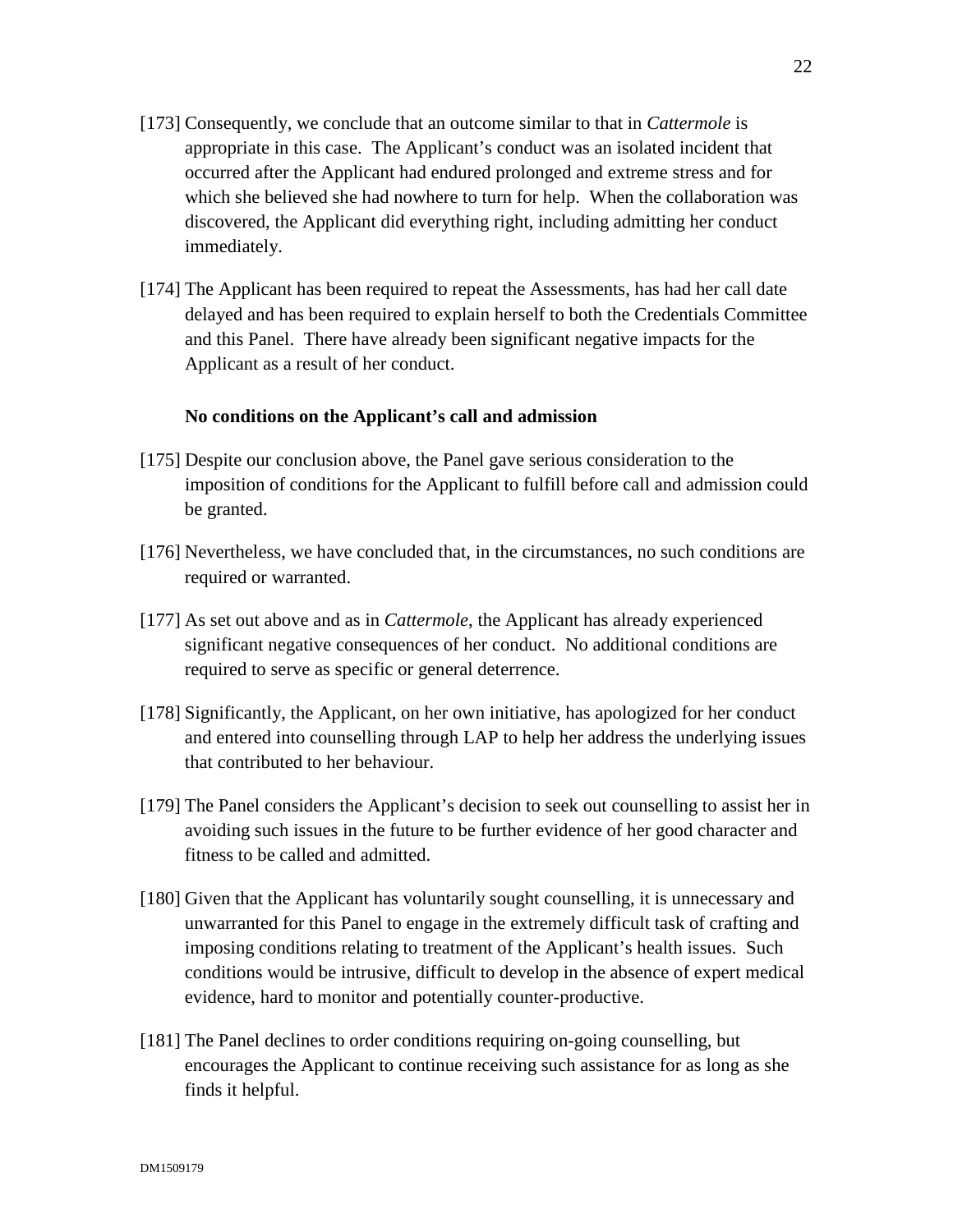- [182] All of the types of conditions the Panel might otherwise have considered have already been effectively addressed. Consequently, we find no additional conditions are necessary or appropriate in respect of the Applicant's remaining articles or future practice.
- [183] The Panel notes that, according to the memorandum prepared jointly by counsel, the Credentials Committee has in prior instances required students who have been discovered collaborating in PLTC assessments to prepare an anonymous memorandum conveying the lessons they have learned to future PLTC students.
- [184] The Panel does not order preparation of such a document as a condition of the Applicant's call and admission.
- [185] It would be problematic in the circumstances of this matter to require the Applicant to re-experience or to disclose, even anonymously, the stresses that contributed to her conduct. [redacted]
- [186] Nevertheless, the Panel believes the Applicant could significantly benefit future PLTC students and the profession generally by sharing, to the extent she feels comfortable doing so, the hard-learned insights that she has gained into the effects personal and work stress can have, as well as the resources available to students and lawyers to help better manage those stresses before they result in negative consequences.
- [187] As a result, while we do not require it, the Panel encourages the Applicant to consider sharing, through an anonymous document to be provided to PLTC or to be published in the *Benchers' Bulletin*, or both, only those portions of her experiences that she feels comfortable conveying to her colleagues and to future PLTC students.

# **CONCLUSION AND OTHER POTENTIAL ORDERS**

- [188] We find that the Applicant has satisfied the onus of demonstrating, on a balance of probabilities, that she is of sufficiently good character and repute to be called to the Bar of British Columbia and is fit for admission as a solicitor of the Supreme Court of British Columbia.
- [189] We did not receive any submissions on costs, and accordingly, if that issue is not agreed between the parties, costs can be dealt with by written submissions to be exchanged in advance and then delivered by both parties within 30 days of the delivery of this decision to the parties.